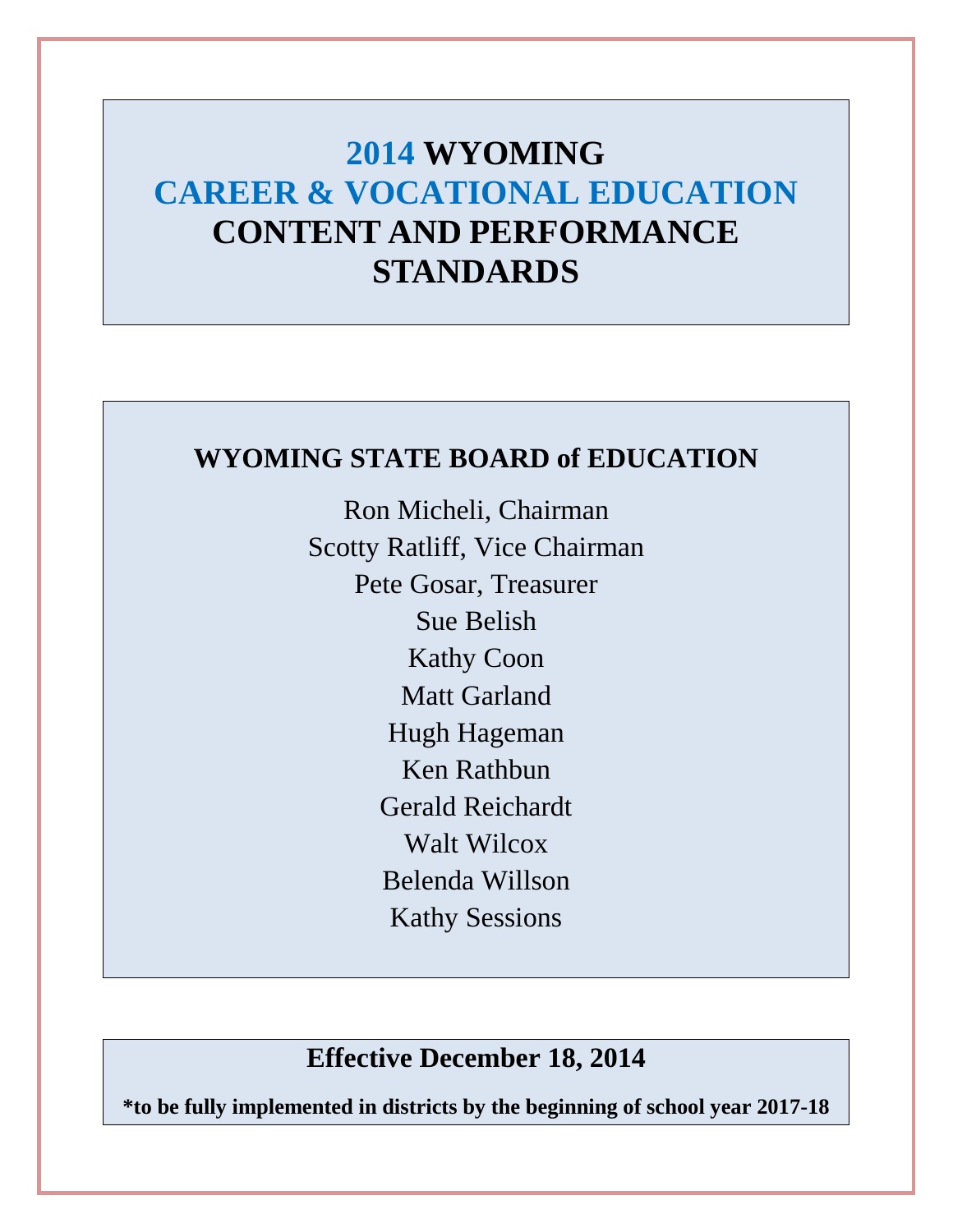# **ACKNOWLEDGMENT**

The Wyoming State Board of Education would like to thank the Wyoming Department of Education, as well as educators, parents, students, business and industry representatives, community college representatives, and the University of Wyoming for all their help with the development of these standards.

# **Cindy Hill, Superintendent of Public Instruction Wyoming Department of Education**

**Julie Magee, Division Administrator Standards and Accountability Division** 

**Laurie Hernandez, Standards Team Supervisor** 

**Catherine Leigh Reeves, WDE Consultant / Committee Facilitator** 

**Wyoming Department of Education Hathaway Building, 2nd Floor 2300 Capitol Avenue Cheyenne, Wyoming 82002-0050** 

 Wyoming Department of Education, Office for Civil Rights Coordinator, 2nd floor, Hathaway Building, Cheyenne, TDD (303) 844-3417. This publication will be provided in an alternative format upon request. The Wyoming Department of Education does not discriminate on the basis of race, color, national origin, sex, age, or disability in admission or access to, or treatment or employment in its educational programs or activities.<br>Inquiries concerning Title VI, Title IX, Section 504, and the Americans with Disabilities Act may be referred t Wyoming 82002-0050 or (307) 777-6252, or the Office for Civil Rights, Region VIII, U. S. Department of Education, Federal Building, Suite 310, 1244 Speer Boulevard, Denver, CO 80204-3582, or (303) 844-5695 or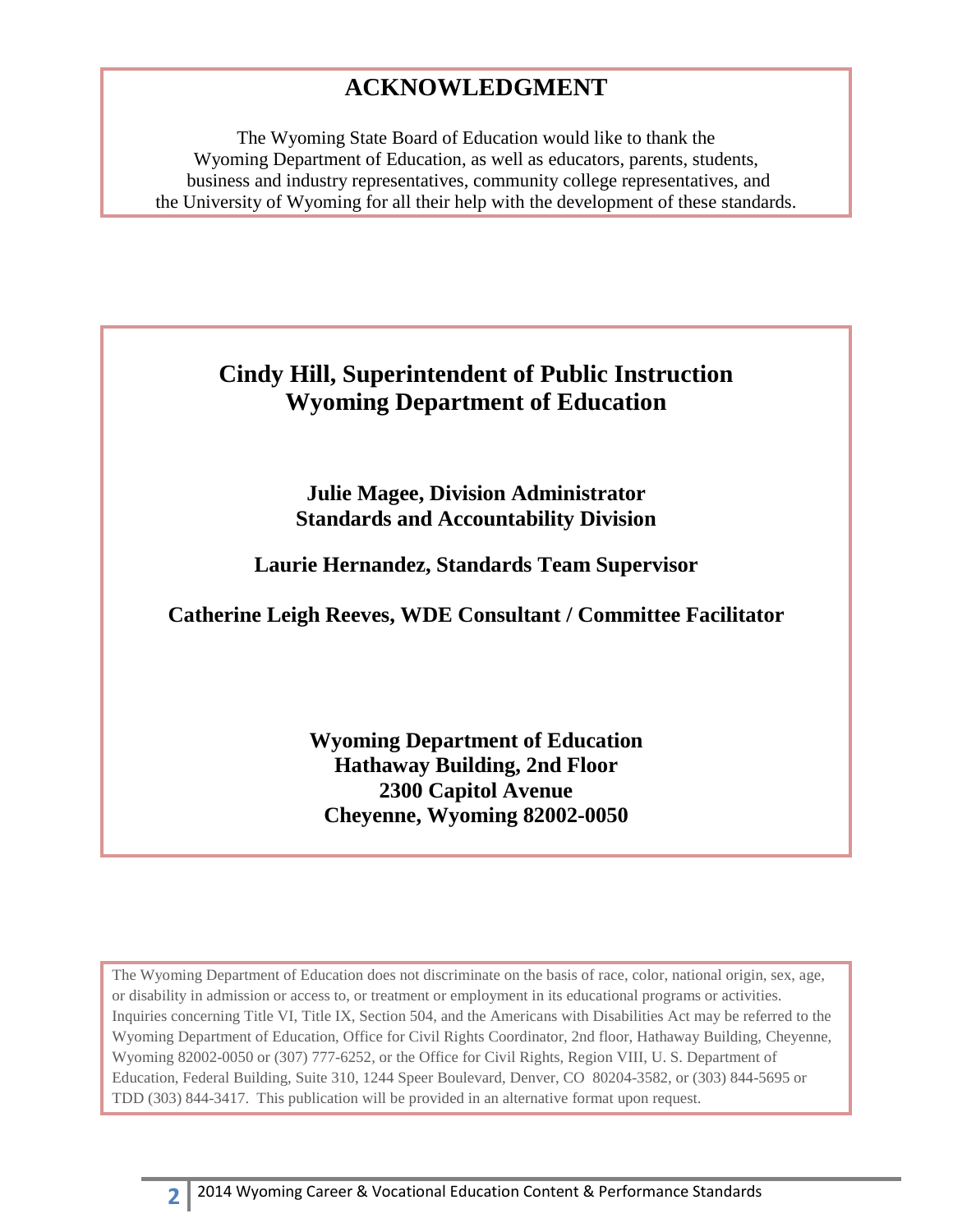# 2014 WYOMING CAREER & VOCATIONAL EDUCATION CONTENT AND PERFORMANCE STANDARDS

## **RATIONALE**

As part of the 21st century workforce, college and career ready students will need to be equipped with knowledge, skills, and characteristics that allow them to be productive, contributing members of an innovative, dynamic global society. Schools today must assist students in developing the necessary skills, intellectual abilities, and personal traits that help them to secure and maintain meaningful employment in the world of work. Nearly eight in ten future job openings in the next decade in the U.S. will require postsecondary education or training. Forty-five percent will be in "middle skill" occupations, which require at least some postsecondary education and training, while 33% will be in high skilled occupations for which a Bachelor's degree or more is required. By contrast, only 22% of future job openings will be "low skill" and accessible to those with a high school diploma or less. (The American Diploma Project)

The foundation for rewarding careers and productive employment is built through exploration and understanding of career choices. Today's employers seek creative, critical thinkers who are able to access and use information from a variety of sources to assist them in solving problems and making informed workplace decisions. In order to secure career advancements, an employee must demonstrate a willingness to learn on the job by embracing lifelong learning, and exhibit initiative, productivity, and responsibility. Additionally, an employee must advocate and continually demonstrate safe work practices.

Students must demonstrate the collaborative skills that play a major role in personal and career success. An individual should have the ability to participate as a member of a diverse team, teach others new skills, exercise leadership, compromise, and serve clients and customers. A student must be able to acquire, evaluate, interpret, organize and maintain data, and process and communicate information. In order to be a productive member of society, students must be able to manage personal and workplace resources including time, materials and finances. In addition, they must be flexible and adaptive with technology in a dynamic and ever-changing digital world.

## **ORGANIZATION OF STANDARDS**

 9-12 with benchmarks at grades five, eight, and eleven. The standards have not been assigned an Standards specify the essential learning that students must master. They provide a K-12 framework to assist school districts, schools, and communities in developing and strengthening curriculum rather than prescribing courses, materials, or instructional methodology. Teachers ensure that students achieve standards by using a range of instructional strategies that they select based on their students' needs. Content and performance standards are identified for grade spans K-5, 6-8, order of importance. Terms used in this document are defined in the glossary.

students, parents, and teachers work toward the achievement of the eleventh grade benchmarks. students, parents, and teachers work toward the achievement of the eleventh grade benchmarks. Success at each benchmark level requires the effort and commitment of all who prepare for that Kindergarten through fifth grade students, parents, and teachers work toward the achievement of the fifth grade benchmarks. Sixth grade through eighth grade students, parents, and teachers work toward the achievement of the eighth grade benchmarks. Ninth grade through eleventh grade level. It also requires a commitment of support and cooperation between the three levels (elementary, middle and high school) and the district administration.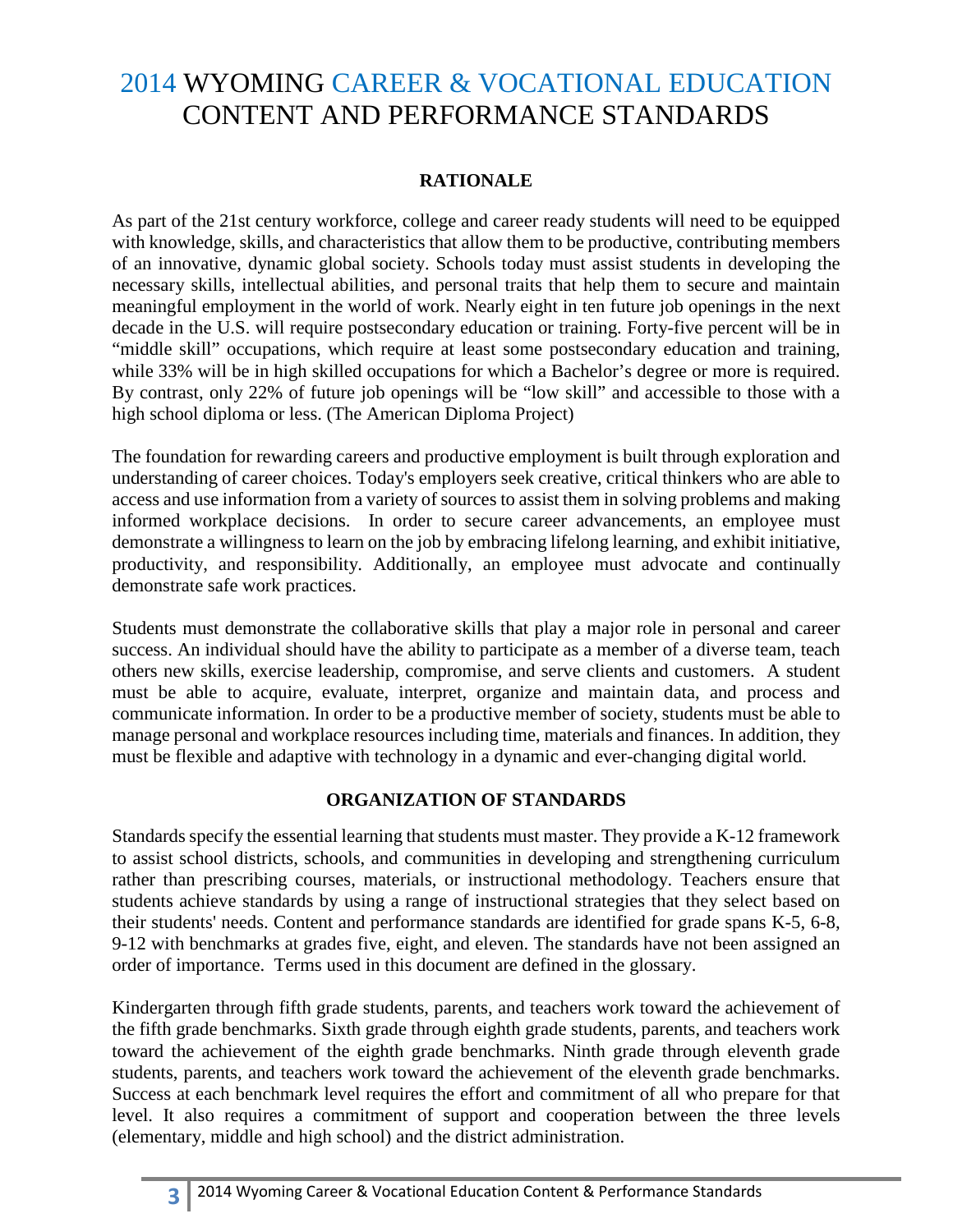**Content Standards:** These statements define what students are expected to know and be able to do by the time they graduate. They do not dictate what methodology or instructional materials should be used, nor how the material is delivered.

**Benchmarks**: These statements specify what students are expected to know and be able to do at the end of each of the benchmark grade levels, in this document, grades 5, 8, and 11. These benchmarks specify the skills and content students must master along the way in order to demonstrate proficiency of the content standard by the time they graduate.

 Descriptors help teachers assess where students are performing in relation to the benchmarks, and **Performance Level Descriptors:** These statements describe how well students must perform the benchmarks. The "proficient" level is required in order to demonstrate mastery of the standards. ultimately, the content standards.

## **THE PROCESS OF STANDARDS DEVELOPMENT**

Consistent with its responsibility to evaluate and review the uniformity and quality of the standards at least every five years, the Wyoming State Board of Education directed the Wyoming Department of Education (WDE), working in consultation and coordination with local school districts, to formulate and implement a process to evaluate and review the uniformity and quality of the standards by December 2013.

 the uniformity and quality of the 2008 standards. The standards were reviewed for cognitive The Wyoming Career/Vocational Education Content and Performance Standards represent a cooperative effort. The C/VE Committee was formed in May 2012 with representatives from school districts, community colleges, and businesses state-wide. This committee met for the first time in June 2012 to begin the revision process. Members began with a systematic evaluation of complexity, and it was decided to integrate a degree of national standards to establish the rigor of the Wyoming Career/Vocational Education Content and Performance Standards.

 drawn below: The Committee incorporated and adapted the Common Core State Standards (CCSS) for Literacy in Science and Technical subjects, and referenced the Common Career Technical Core (CCTC), 21st Century Skills, and International Society for Technology in Education (ISTE) in the Standards. The C/VE Committee chose not to adopt the CCTC Standards in order to develop a cohesive K-12 system. Alignment between national standards and the new C/VE Standards are

| <b>ISTE Standard</b>                                          | <b>C/VE Code</b>           |
|---------------------------------------------------------------|----------------------------|
| 1. Creativity & Innovation                                    | CV12.3.4                   |
| 2. Communication &<br>Collaboration                           | Standard 2                 |
| 3. Research & Information<br>Fluency                          | Standard 4                 |
| 4. Critical Thinking, Problem<br>Solving, and Decision Making | Standard 3                 |
| 5. Digital Citizenship                                        | Standard 5,<br>Benchmark 3 |
| 6. Technology Operations and<br>Concepts                      | Standard 5                 |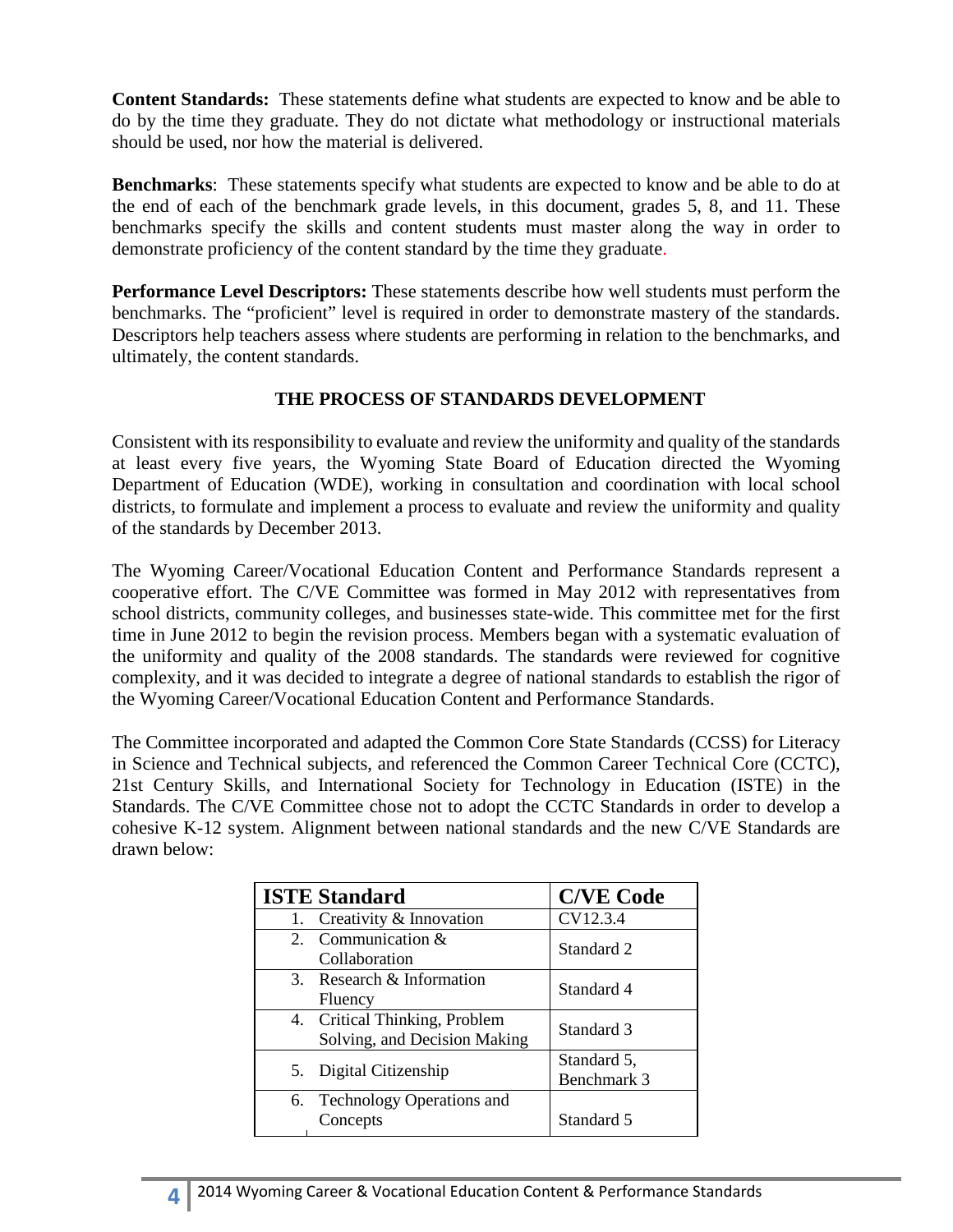| <b>CCTC Career Ready Practices</b>                                                             | <b>C/VE Code</b> |
|------------------------------------------------------------------------------------------------|------------------|
| Act as a responsible and<br>1.<br>contributing citizen and employee.                           | CV12.1.4         |
| Apply appropriate academic and<br>2.<br>technical skills.                                      | n/a              |
| Attend to personal health and<br>3.<br>financial well-being.                                   | n/a              |
| Communicate clearly, effectively<br>4.<br>and with reason.                                     | CV12.2.1         |
| Consider the environmental, social<br>5.<br>and economic impacts of decisions.                 | CV12.3.4         |
| Demonstrate creativity and<br>6.<br>innovation.                                                | CV12.3.4         |
| Employ valid and reliable research<br>7.<br>strategies.                                        | CV12.3.3         |
| Utilize critical thinking to make<br>8.<br>sense of problems and persevere in<br>solving them. | Standard 3       |
| Model integrity, ethical leadership<br>9.<br>and effective management.                         | CV12.2.2         |
| 10. Plan education and career path<br>aligned to personal goals.                               | CV8.1.1 & 8.1.2  |
| 11. Use technology to enhance<br>productivity.                                                 | Standard 5       |
| 12. Work productively in team while<br>using cultural/global competence                        | CV12.2.3         |

All other documents reviewed by the Committee are referenced on page #23 of this document.

To completely revamp the standards to reflect greater rigor and closer alignment to national standards, grade-band groups of K-5, 6-8, 9-12 were formed to evaluate, update, and create standards, benchmarks, and performance level descriptors relevant to the skills needed by the 21<sup>st</sup> Century learner. Groups met via the Wyoming Education Network, on-line, as well as face-to-face to continue development and alignment. A public comment period via the Wyoming Department of Education website was allowed for one month before the team met again face-to-face to address potential edits and finalize the document. Throughout the drafting process, the C/VE Committee developed interdisciplinary, project-based standards which focus on high-level questioning, critical thinking, and problem solving across the grade spans. These standards will guide teachers toward effective instruction to aid in students' preparation for college and careers.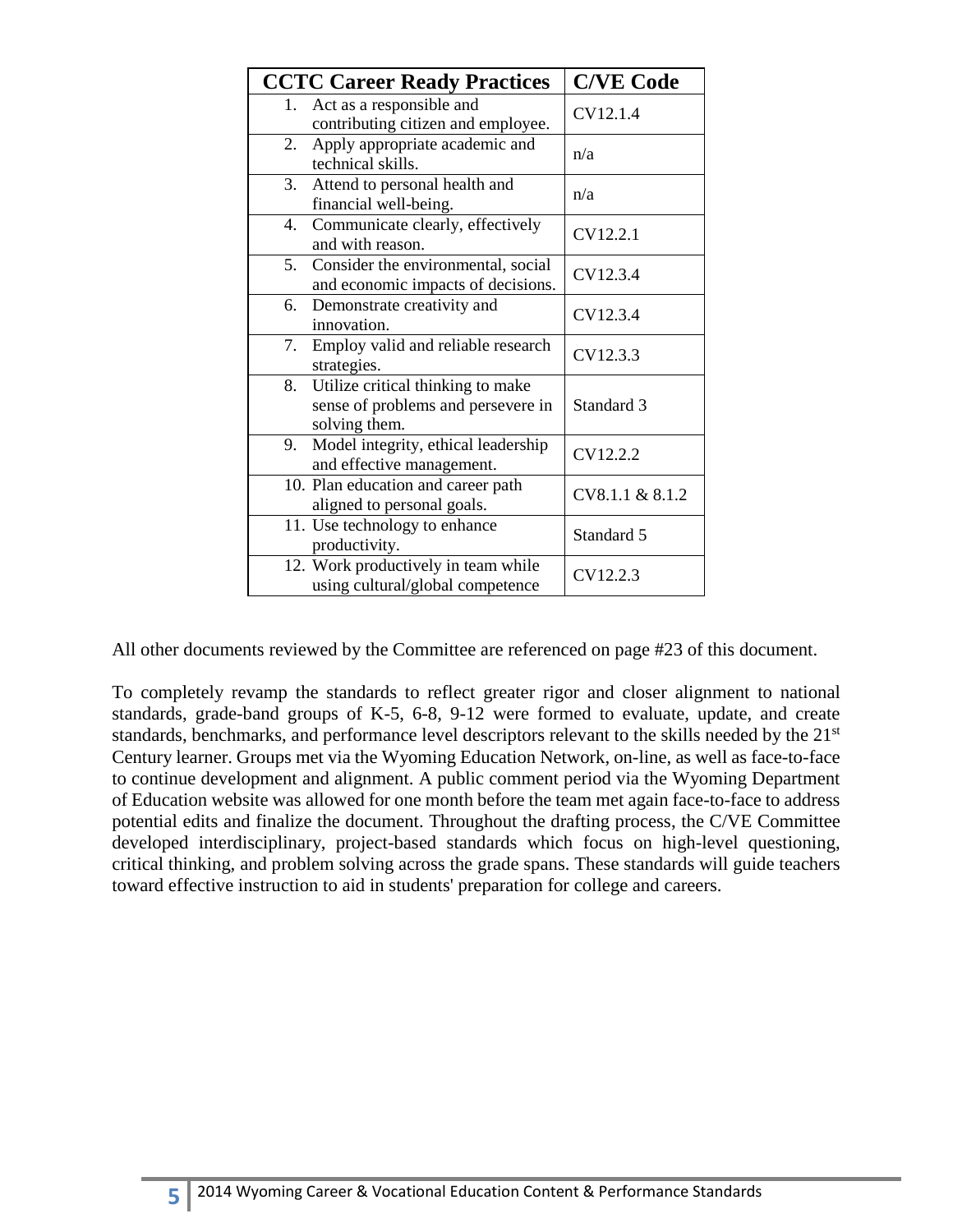## **INTRODUCTION TO THE STANDARDS**

below: CTE programs across the state of Wyoming are dynamic and diverse, encompassing the National 16 Career Clusters [\(http://www.careertech.org/\)](http://www.careertech.org/) and their corresponding Career Pathways, linked

> **Business, Management & Administration** Agriculture, Food & Natural Resources [Architecture & Construction](https://careertech.org/architecture-construction)  [Arts, A/V Technology & Communications](https://careertech.org/arts)  [Hospitality & Tourism](https://careertech.org/hospitality-tourism)  [Human Services](https://careertech.org/human-services)  [Information Technology](https://careertech.org/information-technology)  [Law, Public Safety, Corrections & Security](https://careertech.org/law)  [Education & Training](https://careertech.org/education-training)  [Finance](https://careertech.org/finance)  [Government & Public Administration](https://careertech.org/government)  [Health Science](https://careertech.org/health-science)  **Manufacturing Marketing** [Science, Technology, Engineering & Mathematics](https://careertech.org/STEM)  [Transportation, Distribution & Logistics](https://careertech.org/transportation)

Wyoming CTE programs are further enhanced by professional organizations that provide annual professional development opportunities for CTE teachers: WVATA (Wyoming Vocational Agricultural Teachers Association); WBEA (Wyoming Business Education Association; WNRS (New and Related Services- guidance and career centers); WHSTE (Wyoming Health Services Teacher Education); WATFACS (Wyoming Association of Family and Consumer Sciences); WMEA (Wyoming Marketing Association); WTEA (Wyoming Technical Education Association.); and WACTE (Wyoming Association for Career and Technical Education).

 is not enough to ensure postsecondary readiness but it is clear that it is an essential part of readiness Curricula need to stay current with rapid changes in the workplace and to recognize the differing sizes of programs within our state. For these reasons, the standards are written with broad scope and purpose. Intended also to promote college and career readiness, as defined by the American Diploma Project Network. "To be college- and career-ready, high school graduates must have studied a rigorous and broad curriculum, grounded in the core academic disciplines, but also consisting of other subjects that are part of a well-rounded education. Academic preparation alone for college, careers, and life in the 21st century." [\(http://www.achieve.org/college-and-career](http://www.achieve.org/college-and-career-readiness)[readiness\)](http://www.achieve.org/college-and-career-readiness)

The standards have been organized into five major categories:

- 1. **Career Development and Readiness**
- 2. **Communication and Collaboration**
- 3. **Critical Thinking and Problem Solving**
- 4. **Technical Literacy**
- 5. **Technical Proficiency and Productivity**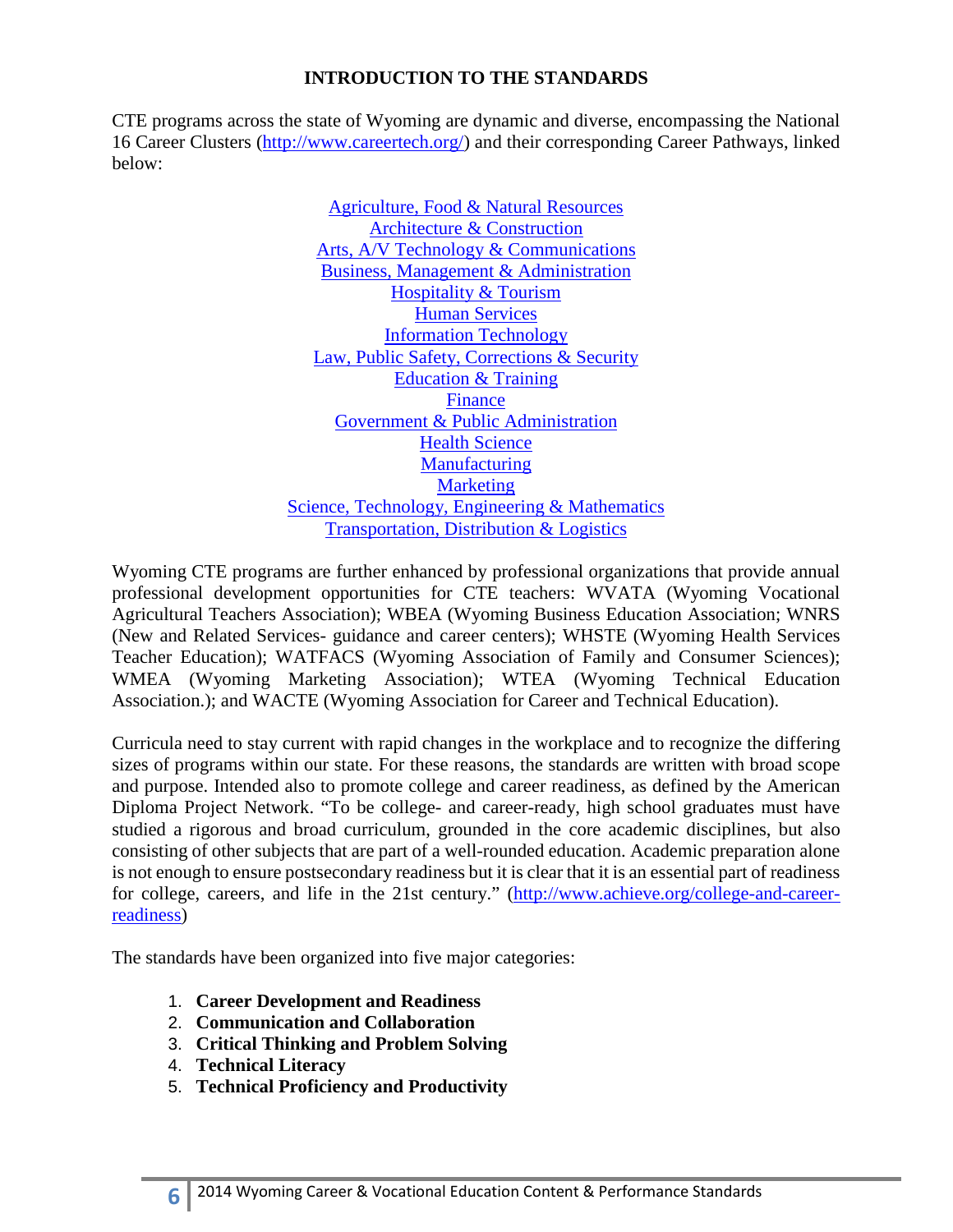The standards are not prioritized; rather, they are listed alphabetically. A brief description is provided for each of these standards.

**Career Development and Readiness:** Students demonstrate career planning and employability skills.

**Communication and Collaboration**: Students develop the skills necessary to effectively lead, collaborate, and communicate.

**Critical Thinking and Problem Solving**: Students use critical thinking skills to plan and conduct research, manage projects, solve problems, and make informed decisions using appropriate technology, tools, and resources.

**Technical Literacy**: Students effectively read, evaluate, write, and communicate technical information.

**Technical Proficiency and Productivity**: Students safely, ethically, and productively use existing and new technologies and systems.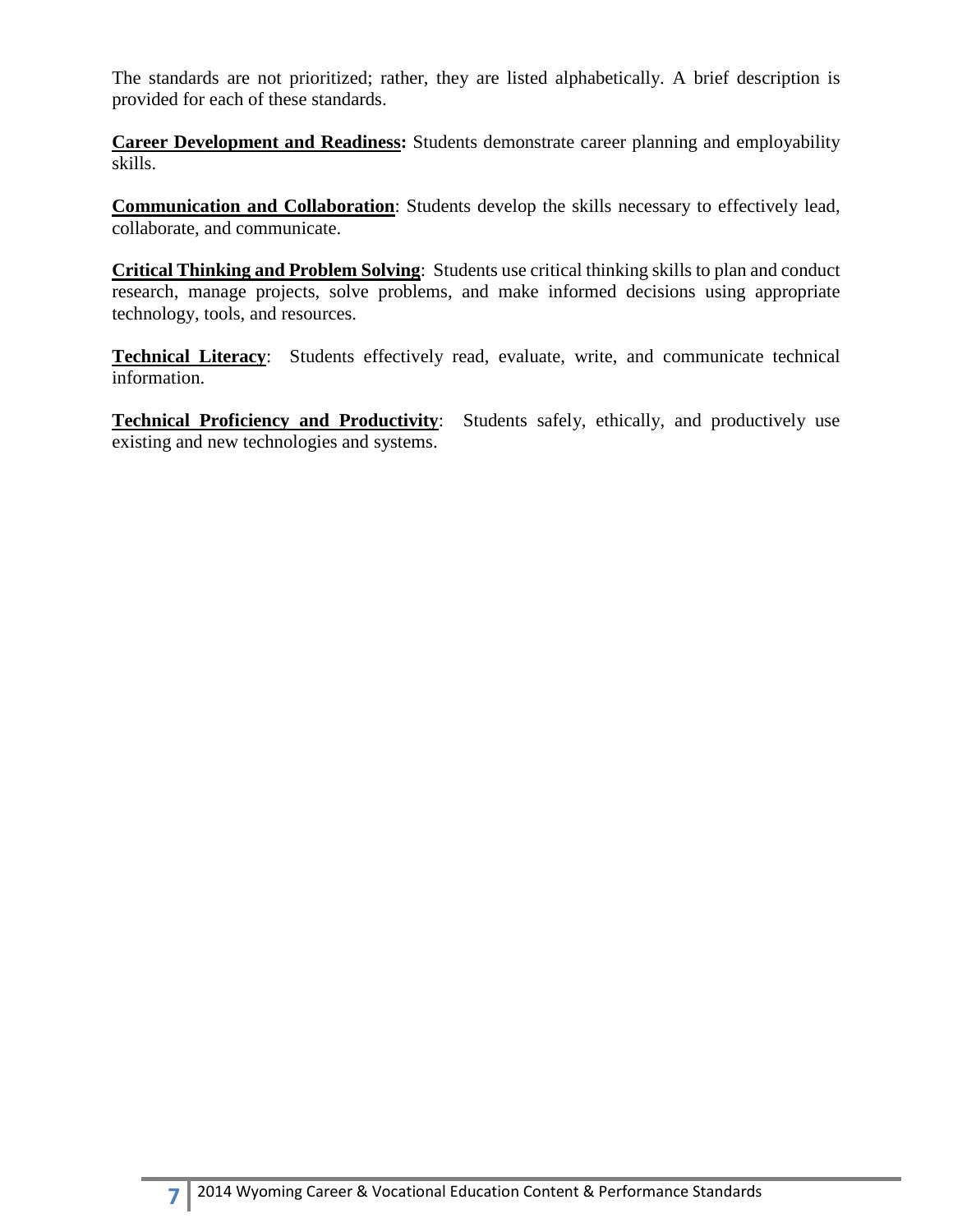# **Connections to the Common Core State Standards (CCSS) for Literacy in History, Science, and Technical Subjects: Standards Coding for English/Language Arts & Math**

| <b>Content</b>   | <b>CCSS</b> | <b>Stands for</b>                          | <b>Where You'll Find It</b>              |
|------------------|-------------|--------------------------------------------|------------------------------------------|
| <b>Standard</b>  | Coding      |                                            |                                          |
| <b>ELA</b>       | R.CCR.9     | Reading / Writing College- and             | Language Arts Standards - CCSS ELA       |
|                  | W.CCR.1     | <b>Career-Ready Anchor Standard</b>        | pages, after the introduction            |
|                  |             |                                            |                                          |
|                  |             | <b>Example:</b> $R.CCR.9 = Reading$ ,      | (Reading - CCR, K-5 pg. 10;              |
|                  |             | Individual College and Career              | Gr. 6-12 pg. 35)                         |
|                  |             | Readiness (CCR) Anchor                     | (Writing - CCR, K-5 pg. 18;              |
|                  |             | Standard, Standard 9                       | Gr. 6-12 pg. 41)                         |
| Reading          | RL.3.2      | Reading of Literature, Gr. 3               | Language Arts Standards - CCSS ELA       |
|                  | RI.4.3      | Reading for Information, Gr. 4             | pages, after the introduction            |
|                  |             | <b>Example:</b> $RI.4.3 = Reading$ ,       | (K-5 pp. 11-12; Gr. 6-12 pp. 36-38)      |
|                  |             | Informational Text, Grade 4,               | $(K-5 pp.13-14; Gr. 6-12 pp. 39-40)$     |
|                  |             | Standard 3                                 |                                          |
| Writing          | W.5.1a      | Writing, Gr. 5                             | Language Arts Standards - CCSS ELA       |
|                  |             |                                            | pages, after the introduction            |
|                  |             | Example: W.5.1a                            |                                          |
|                  |             | Writing, Grade 5, Standard 1a              | $(K-5 pp. 19-21; Gr. 6-12 pp. 42-47)$    |
| Literacy         | RHST.CCR.2  | Reading for History/S.S.,                  | Language Arts Standards - CCSS ELA       |
| <b>Standards</b> |             | Science, & Technical Subjects),            | pages, after the introduction (Gr. 6-12) |
| for              |             | <b>CCR</b> Anchor Standard #2              | (Reading - CCR pg. 60)                   |
| History,         | RH.9-10.3   | Reading Lit. in History, Gr. 9-10          | (Reading - History pg. 61)               |
| Science,         | RST.11-12.3 | Reading Lit. in Science &                  | (Reading - Science & Technical           |
| $\&$             |             | Technical Subjects, Gr. 11-12              | Subjects (RST) pg. 62)                   |
| Technical        | WHST.CCR.2  |                                            | (Writing - CCR pg. 63)                   |
| Subjects         | WHST.9-10.3 | <b>Example:</b> RST.6-8.3 =                | (Writing for Literacy in History,        |
|                  |             | Reading, Science and Technical             | Science, & Technical Subjects (WHST)     |
|                  |             | Text, Grade 6-8, Standard 3                | pp. 64-66)                               |
| Math             | MP.2        | Math Practice #2                           | <b>Mathematics Standards - CCSS Math</b> |
|                  | 7.G.A.2     | 7 <sup>th</sup> Grade Geometry             | pages, after the introduction            |
|                  |             | <b>Example:</b> 4.MD.A.2 = $4^{\text{th}}$ | $(K-12 pp. 10-83)$                       |
|                  |             | Grade Math, Measurement &                  |                                          |
|                  |             | Data Domain, 1 <sup>st</sup> Cluster       |                                          |
|                  |             | Heading, Standard 2                        |                                          |

All Standards Documents can be found on the Wyoming Department of Education Standards Page at [http://edu.wyoming.gov/educators/standards/.](http://edu.wyoming.gov/educators/standards/)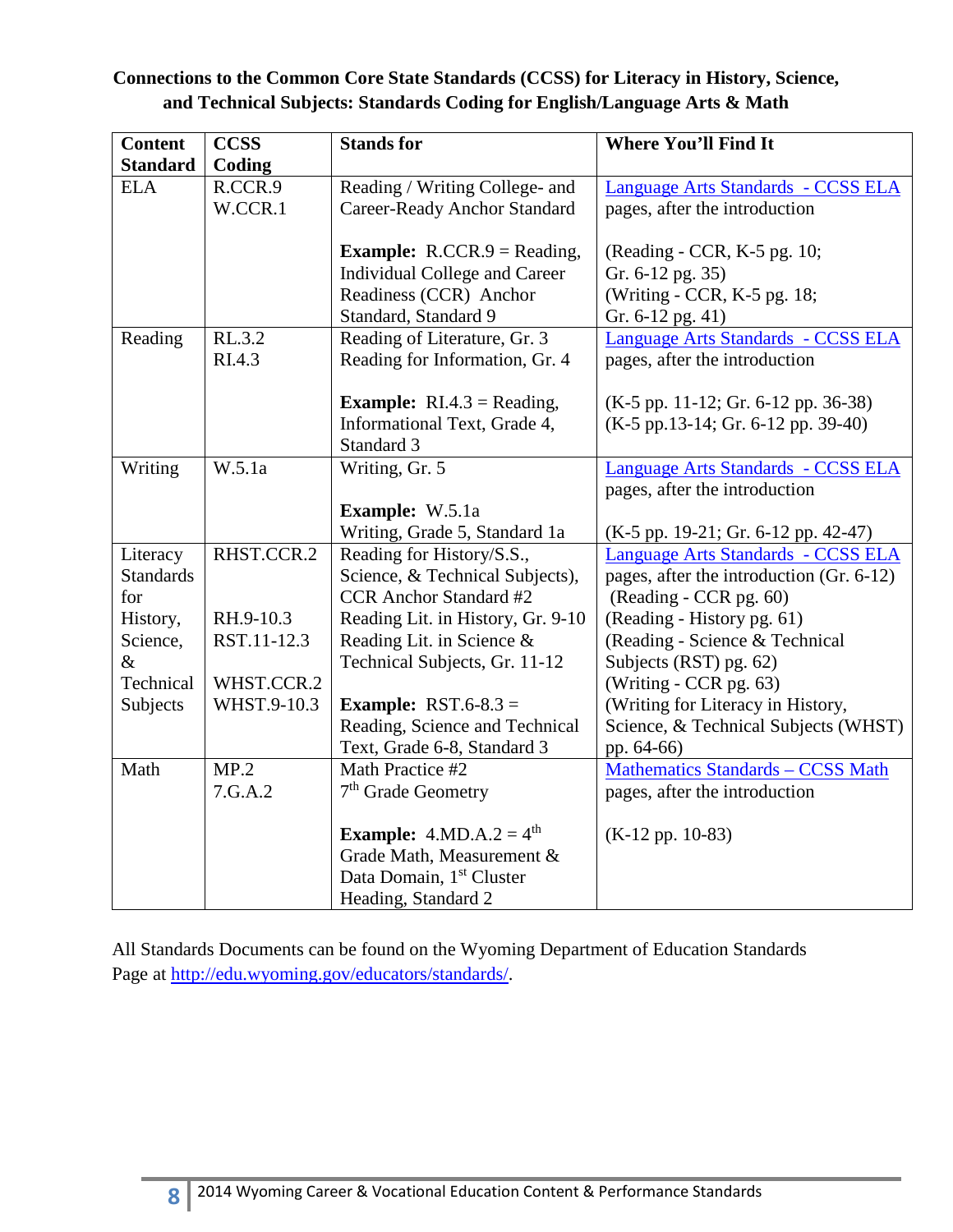# **2014 WYOMING CONTENT AND PERFORMANCE STANDARDS**

CAREER & VOCATIONAL EDUCATION CONTENT STANDARD

**1. Career Development and Readiness** 

Students demonstrate career planning and employability skills.

| <b>GRADE SPAN K-5</b>                                                                                                                  |             | <b>GRADE SPAN 6-8</b>                                                                                                                                                                                 |             | <b>GRADE SPAN 9-12</b>                                                                                                                                                                                   |
|----------------------------------------------------------------------------------------------------------------------------------------|-------------|-------------------------------------------------------------------------------------------------------------------------------------------------------------------------------------------------------|-------------|----------------------------------------------------------------------------------------------------------------------------------------------------------------------------------------------------------|
| <b>GRADE 5</b><br><b>BENCHMARKS</b>                                                                                                    | <b>CODE</b> | <b>GRADE 8</b><br><b>BENCHMARKS</b>                                                                                                                                                                   | <b>CODE</b> | <b>GRADE 12 BENCHMARKS</b>                                                                                                                                                                               |
| Students identify and describe<br>various occupations.                                                                                 | CV8.1.1     | Career-aware students explore<br>several career pathways<br>including but not limited to<br>outlook, salary, needed training,<br>duties and lifestyle.                                                | CV12.1.1    | College and career-ready students evaluate<br>current knowledge and interests in order to<br>set career goals.                                                                                           |
| Students describe how work<br>relates to meeting needs for<br>goods, clothing, shelter, and<br>other necessities for living.           | CV8.1.2     | Career-aware students conduct<br>an inventory of personal skills,<br>aptitude and interests and<br>identify career pathways that<br>align with their results.                                         | CV12.1.2    | College and career-ready students explore<br>careers including outlook, salary, needed<br>training, duties and lifestyle utilizing all<br>available resources including mentors and<br>industry experts. |
| Students identify and<br>demonstrate behaviors<br>contributing to the successful<br>completion of workplace tasks.                     | CV8.1.3     | Career-aware students prepare<br>a self-improvement plan<br>including secondary and<br>postsecondary programs to gain<br>desired knowledge and<br>experience toward possible<br>career opportunities. | CV12.1.3    | College and career-ready students prepare<br>an educational and career plan to enable<br>them to gain desired knowledge and<br>experience.                                                               |
| Students complete tasks within<br>an allotted time by acquiring,<br>storing, organizing, and using<br>materials and space efficiently. | CV8.1.4     | Career-aware students<br>demonstrate an awareness of<br>characteristics and skills<br>necessary to enhance<br>employability.                                                                          | CV12.1.4    | College and career-ready students<br>demonstrate employability skills that enable<br>them to be responsible and contributing<br>citizens and employees.                                                  |
| 9                                                                                                                                      |             | 2014 Wyoming Career & Vocational Education Content & Performance Standards                                                                                                                            |             |                                                                                                                                                                                                          |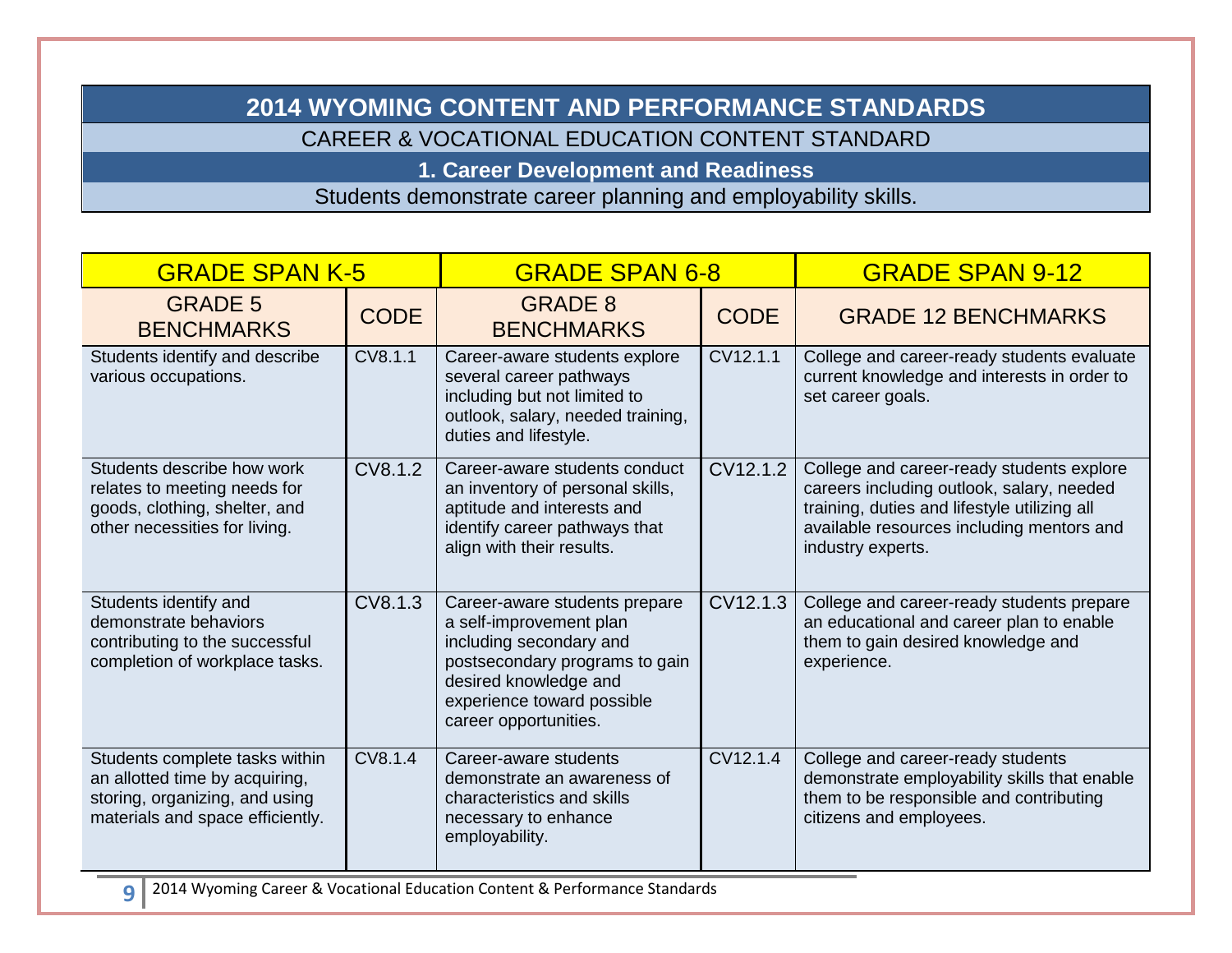# **2014 WYOMING CONTENT AND PERFORMANCE STANDARDS**  CAREER & VOCATIONAL EDUCATION CONTENT STANDARD

## **2. Communication and Collaboration**

Students develop the skills necessary to effectively lead, collaborate, and communicate.

| <b>GRADE SPAN K-5</b> |                                                                                                                                                    | <b>GRADE SPAN 6-8</b> |                                                                                                                                                              | <b>GRADE SPAN 9-12</b> |                                                                                                                                                |
|-----------------------|----------------------------------------------------------------------------------------------------------------------------------------------------|-----------------------|--------------------------------------------------------------------------------------------------------------------------------------------------------------|------------------------|------------------------------------------------------------------------------------------------------------------------------------------------|
| <b>CODE</b>           | <b>GRADE 5</b><br><b>BENCHMARKS</b>                                                                                                                | <b>CODE</b>           | <b>GRADE 8</b><br><b>BENCHMARKS</b>                                                                                                                          | <b>CODE</b>            | <b>GRADE 12</b><br><b>BENCHMARKS</b>                                                                                                           |
| CV5.2.1               | Students identify and practice<br>compromise and conflict<br>resolution skills.                                                                    | CV8.2.1               | Career-aware students<br>effectively communicate using a<br>variety of appropriate methods.                                                                  | CV12.2.1               | College and career-ready<br>students communicate clearly,<br>effectively, and with reason.                                                     |
| CV5.2.2               | Students share new concepts<br>learned through peer teaching<br>and presenting to a group.                                                         | CV8.2.2               | Career-aware students<br>successfully lead a group<br>activity.                                                                                              | CV12.2.2               | College and career-ready<br>students identify and model<br>integrity, ethical leadership and<br>effective management skills.                   |
| CV5.2.3               | Students identify and actively<br>participate in group roles and<br>responsibilities while<br>demonstrating respect and<br>awareness of diversity. | CV8.2.3               | Career-aware students actively<br>participate as a team member to<br>accomplish group goals while<br>effectively working with diverse<br>individuals/groups. | CV12.2.3               | College and career-ready<br>students work productively in<br>teams while using cultural global<br>competence.                                  |
| CV5.2.4               | Students apply safe, legal, and<br>responsible use of information<br>and technology as appropriate<br>to the task.                                 | CV8.2.4               | Career-aware students apply<br>safe, legal, and responsible use<br>of information and technology as<br>appropriate to the task.                              | CV12.2.4               | College and career-ready<br>students apply safe, legal, and<br>responsible use of information<br>and technology as appropriate to<br>the task. |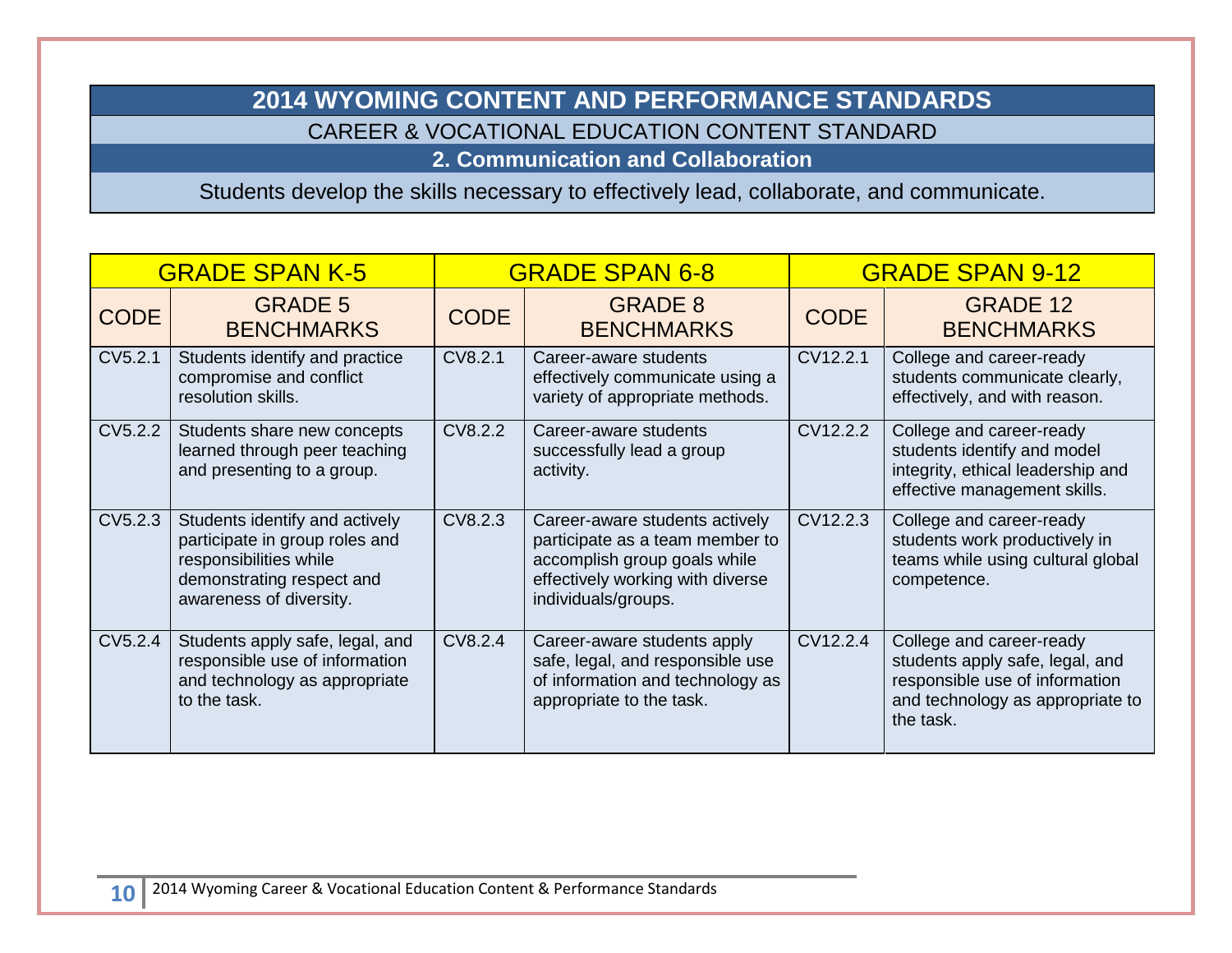# **2014 WYOMING CONTENT AND PERFORMANCE STANDARDS**  CAREER & VOCATIONAL EDUCATION CONTENT STANDARD **3. Critical Thinking and Problem Solving**

Students use critical thinking skills to plan and conduct research, manage projects, solve problems, and make informed decisions using appropriate technology, tools, and resources.

| <b>GRADE SPAN K-5</b> |                                                                                                                 | <b>GRADE SPAN 6-8</b> |                                                                                                                                                                                     | <b>GRADE SPAN 9-12</b> |                                                                                                                                                                        |
|-----------------------|-----------------------------------------------------------------------------------------------------------------|-----------------------|-------------------------------------------------------------------------------------------------------------------------------------------------------------------------------------|------------------------|------------------------------------------------------------------------------------------------------------------------------------------------------------------------|
| <b>CODE</b>           | <b>GRADE 5</b><br><b>BENCHMARKS</b>                                                                             | <b>CODE</b>           | <b>GRADE 8</b><br><b>BENCHMARKS</b>                                                                                                                                                 | <b>CODE</b>            | <b>GRADE 12</b><br><b>BENCHMARKS</b>                                                                                                                                   |
| CV5.3.1               | Students identify and define<br>real-world problems and<br>meaningful questions for<br>investigation.           | CV8.3.1               | Career-aware students identify<br>real-world problems and<br>efficiently locate & effectively<br>use various sources of<br>information for informed<br>decision making.             | CV12.3.1               | College and career-ready<br>students identify and define<br>authentic problems and<br>significant questions for<br>investigation.                                      |
| CV5.3.2               | Students plan and manage<br>activities to develop a solution or<br>complete a project.                          | CV8.3.2               | Career-aware students<br>demonstrate an awareness of<br>the working process of business<br>and political systems and how<br>they affect specific careers.                           | CV12.3.2               | College and career-ready<br>students identify trends,<br>forecast possibilities, and<br>explore complex systems and<br>issues.                                         |
| CV5.3.3               | Students collect and analyze<br>data to identify solutions and<br>make informed decisions.                      | CV8.3.3               | Career-aware students<br>demonstrate an ability to explain<br>and interpret solutions to<br>problems using data and<br>information compiled from a<br>variety of reputable sources. | CV12.3.3               | College and career-ready<br>students employ valid and<br>reliable research strategies and<br>apply prior knowledge to solve<br>a problem or complete a<br>project.     |
| CV5.3.4               | Students seek help from<br>appropriate people (staff,<br>students, parents, etc.) and<br>appropriate resources. | CV8.3.4               | Career-aware students plan,<br>manage and complete projects<br>in a timely and effective manner.                                                                                    | CV12.3.4               | College and career-ready<br>students demonstrate creativity<br>and innovation while<br>considering the environmental,<br>social, and economic impacts of<br>decisions. |

**11** 2014 Wyoming Career & Vocational Education Content & Performance Standards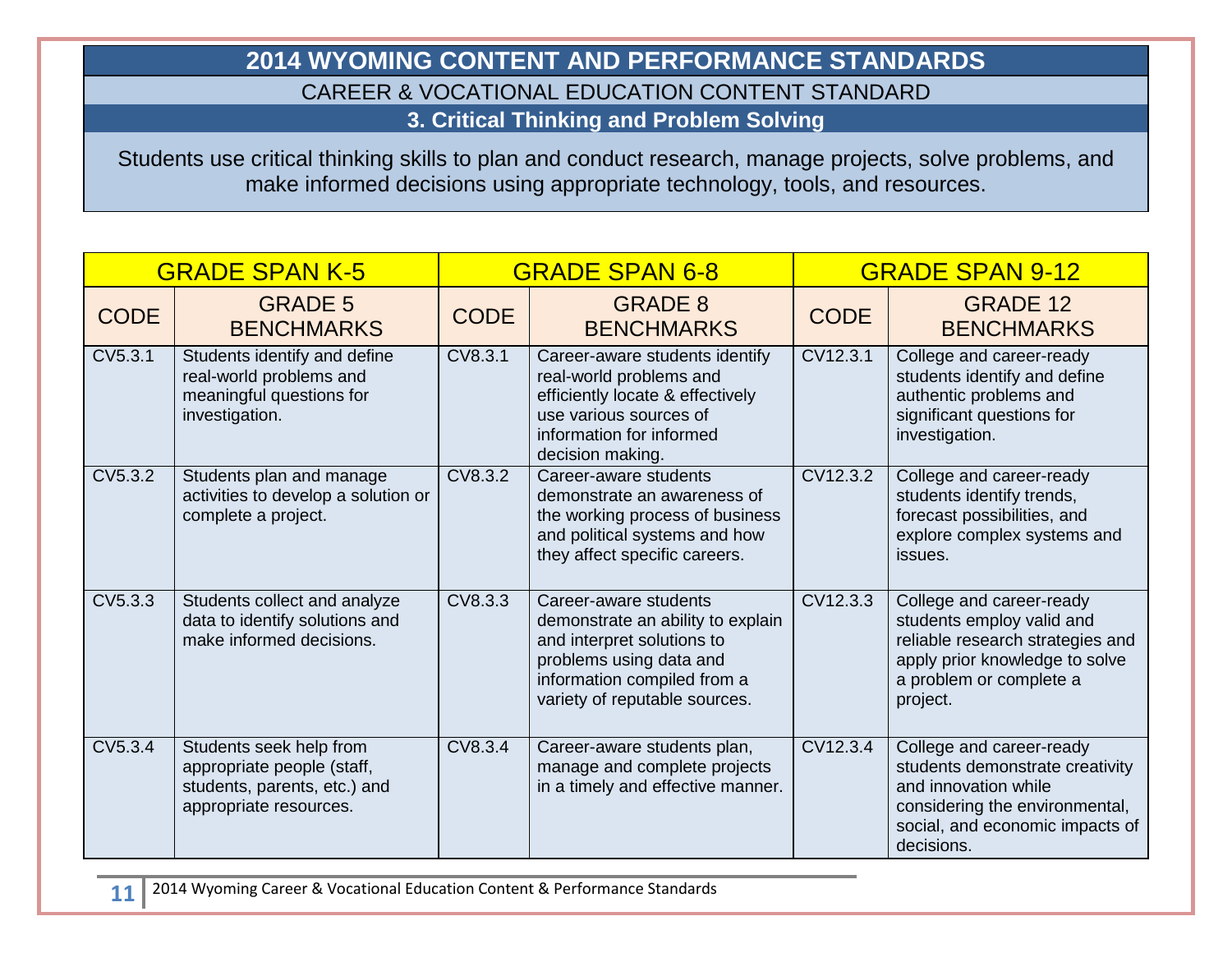# **2014 WYOMING CONTENT AND PERFORMANCE STANDARDS**

# CAREER & VOCATIONAL EDUCATION CONTENT STANDARD

# **4. Technical Literacy**

Students effectively read, evaluate, write, and communicate technical information.

| <b>GRADE SPAN K-5</b> |                                                                                                                                                                                                                                  | <b>GRADE SPAN 6-8</b> |                                                                                                                                                                                                          | <b>GRADE SPAN 9-12</b> |                                                                                                                                                                                                                   |
|-----------------------|----------------------------------------------------------------------------------------------------------------------------------------------------------------------------------------------------------------------------------|-----------------------|----------------------------------------------------------------------------------------------------------------------------------------------------------------------------------------------------------|------------------------|-------------------------------------------------------------------------------------------------------------------------------------------------------------------------------------------------------------------|
| <b>CODE</b>           | <b>GRADE 5 BENCHMARKS</b>                                                                                                                                                                                                        | <b>CODE</b>           | <b>GRADE 8 BENCHMARKS</b>                                                                                                                                                                                | <b>CODE</b>            | <b>GRADE 12 BENCHMARKS</b>                                                                                                                                                                                        |
| CV5.4.1               | Students use a variety of<br>methods including oral, written,<br>graphic, pictorial, and/or<br>multimedia in order to create<br>and share a product.                                                                             | CV8.4.1               | Career-aware students produce<br>clear and coherent writing in<br>which the development,<br>organization and style are<br>appropriate to task, purpose and<br>audience. (*CCSS W.9.4)                    | CV12.4.1               | College and career-ready<br>students produce clear and<br>coherent writing in which the<br>development, organization, and<br>style are appropriate to task,<br>purpose, and audience.<br>(*CCSS W.11.4)           |
| CV5.4.2               | Students read and comprehend<br>a variety of sources that provide<br>workplace information, including<br>functional texts.                                                                                                       | CV8.4.2               | Career-aware students<br>demonstrate an ability to identify<br>sources from which they locate,<br>interpret, extract and summarize<br>data in an ethical and<br>appropriate manner.                      | CV12.4.2               | College and career-ready<br>students determine the<br>meaning of symbols, key terms,<br>and other content-specific<br>words and phrases as they are<br>used in technical context.<br>(*Adapted from CCSS RL.9.11) |
| CV5.4.3               | Students explain events,<br>procedures, ideas, or concepts<br>in technical texts, including what<br>happened and why, based on<br>specific information in the text.<br>(*Adapted from CCSS RI.4.3)                               | CV8.4.3               | Career-aware students<br>demonstrate the ability to create<br>compositions and presentations<br>of technical data in both written<br>and verbal formats.                                                 | CV12.4.3               | College and career-ready<br>students acquire, manipulate,<br>analyze, diagnose, and/or<br>report information, using the<br>appropriate technology.                                                                |
| CV5.4.4               | Students interpret information<br>presented visually, orally, or<br>quantitatively (e.g., in charts,<br>graphs, diagrams, time lines,<br>animations, or interactive<br>elements on Web pages) and<br>explain how the information | CV8.4.4               | Career-aware students integrate<br>and translate content presented<br>in diverse formats and media,<br>including visually and<br>quantitatively, as well as in<br>words.<br>(*Adapted from CCSS R.CCR.7) | CV12.4.4               | College and career-ready<br>students precisely follow a<br>complex multistep procedure<br>when performing technical<br>tasks.<br>(*Adapted from CCSS RL.9.3)                                                      |
|                       | contributes to an understanding<br>of the text in which it appears.<br>(*Adapted from CCSS RI.4.7)                                                                                                                               |                       |                                                                                                                                                                                                          |                        | *Coding can be found on<br>page 8 of this document                                                                                                                                                                |

**12** 2014 Wyoming Career & Vocational Education Content & Performance Standards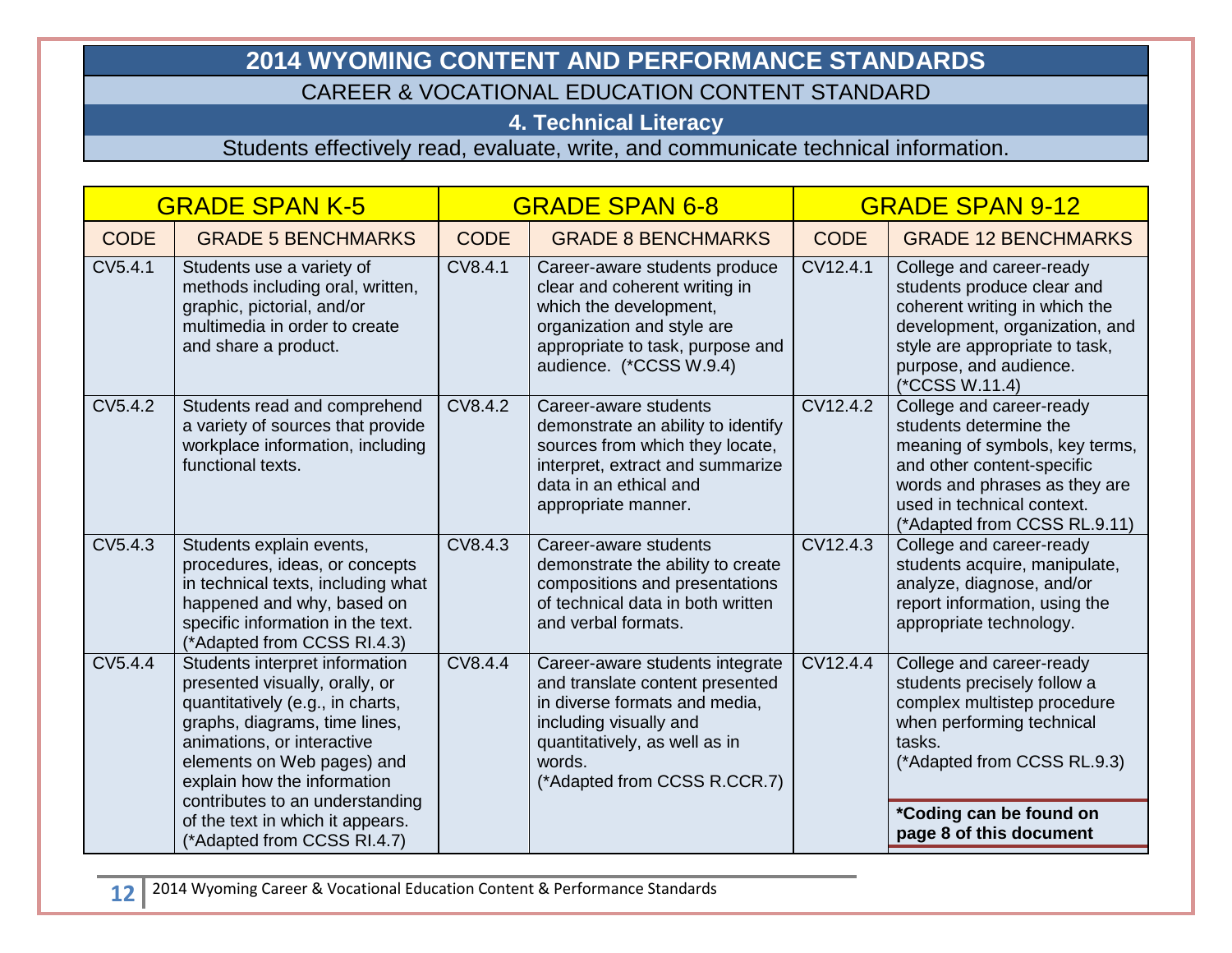# **2014 WYOMING CONTENT AND PERFORMANCE STANDARDS**

CAREER & VOCATIONAL EDUCATION CONTENT STANDARD

**5. Technical Proficiency and Productivity** 

Students safely, ethically, and productively use existing and new technologies and systems.

| <b>GRADE SPAN K-5</b> |                                                                                  | <b>GRADE SPAN 6-8</b> |                                                                                                                                                                                                     | <b>GRADE SPAN 9-12</b> |                                                                                                                                      |
|-----------------------|----------------------------------------------------------------------------------|-----------------------|-----------------------------------------------------------------------------------------------------------------------------------------------------------------------------------------------------|------------------------|--------------------------------------------------------------------------------------------------------------------------------------|
| <b>CODE</b>           | <b>GRADE 5</b><br><b>BENCHMARKS</b>                                              | <b>CODE</b>           | <b>GRADE 8</b><br><b>BENCHMARKS</b>                                                                                                                                                                 | <b>CODE</b>            | <b>GRADE 12</b><br><b>BENCHMARKS</b>                                                                                                 |
| CV5.5.1               | Students explain the need for<br>rules within organizational<br>systems.         | CV8.5.1               | Career-aware students identify<br>technical and digital systems,<br>how they are properly and<br>ethically used and their<br>relationship to other systems<br>globally.                             | CV12.5.1               | College and career-ready<br>students manage resources to<br>develop, analyze, and<br>implement systems and<br>applications.          |
| CV5.5.2               | Students examine family,<br>community, monetary, and<br>school systems.          | CV8.5.2               | Career-aware students plan<br>tasks recognizing human<br>resources, financial and timeline<br>constraints that take into<br>account priorities and goals.                                           | CV12.5.2               | College and career-ready<br>students productively complete<br>tasks taking constraints,<br>priorities and resources into<br>account. |
| CV5.5.3               | Students understand and apply<br>the responsibilities of digital<br>citizenship. | CV8.5.3               | Career-aware students<br>demonstrate technical<br>knowledge and skills by safely,<br>ethically and appropriately<br>acquiring, storing, organizing<br>and using materials, tools, and<br>workspace. | CV12.5.3               | College and career-ready<br>students safely and ethically<br>use current industry-standard<br>tools and emerging<br>technologies.    |
| CV5.5.4               | Students understand and<br>appropriately use available<br>technology systems.    | CV8.5.4               | Career-aware students<br>demonstrate proficiency in<br>selecting and utilizing<br>technologies in the completion<br>of tasks and projects.                                                          | CV12.5.4               | College and career-ready<br>students utilize technology to<br>develop innovative solutions or<br>products.                           |

**13** <sup>2014</sup> Wyoming Career & Vocational Education Content & Performance Standards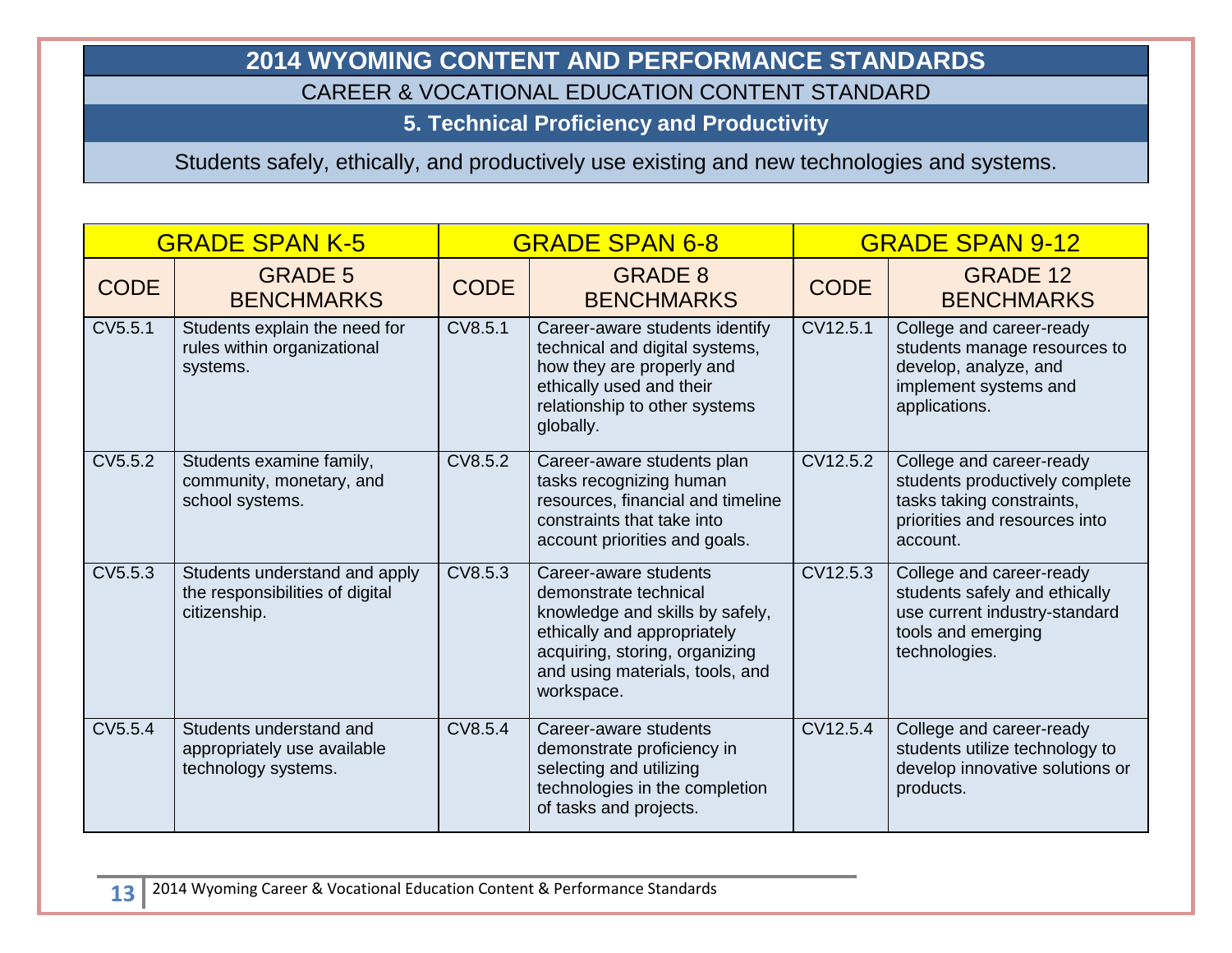# **Career & Vocational Education PLDs – Performance Level Descriptors**

| <b>C/VE STANDARD 1 - Career Development and Readiness</b>                                                                                                                                  |                                                                                                                                                                                                                                                                                                                                                                                                                                                |                                                                                                                                                                                                                                                                                                                                                                                                                                                                                                                                                                                                                                     |  |  |  |  |
|--------------------------------------------------------------------------------------------------------------------------------------------------------------------------------------------|------------------------------------------------------------------------------------------------------------------------------------------------------------------------------------------------------------------------------------------------------------------------------------------------------------------------------------------------------------------------------------------------------------------------------------------------|-------------------------------------------------------------------------------------------------------------------------------------------------------------------------------------------------------------------------------------------------------------------------------------------------------------------------------------------------------------------------------------------------------------------------------------------------------------------------------------------------------------------------------------------------------------------------------------------------------------------------------------|--|--|--|--|
| <b>ELEMENTARY (K-5)</b>                                                                                                                                                                    | <b>MIDDLE SCHOOL (6-8)</b>                                                                                                                                                                                                                                                                                                                                                                                                                     | HIGH SCHOOL (9-12)                                                                                                                                                                                                                                                                                                                                                                                                                                                                                                                                                                                                                  |  |  |  |  |
| Students demonstrate career planning and<br>employability skills.                                                                                                                          | Career-aware students demonstrate career<br>planning and employability skills.                                                                                                                                                                                                                                                                                                                                                                 | College and career-ready students demonstrate<br>career planning and employability skills.                                                                                                                                                                                                                                                                                                                                                                                                                                                                                                                                          |  |  |  |  |
| <b>ADVANCED PERFORMANCE</b>                                                                                                                                                                | <b>ADVANCED PERFORMANCE</b>                                                                                                                                                                                                                                                                                                                                                                                                                    | <b>ADVANCED PERFORMANCE</b>                                                                                                                                                                                                                                                                                                                                                                                                                                                                                                                                                                                                         |  |  |  |  |
| Students complete tasks on time and manage materials<br>and space. Students compare and contrast various<br>occupations and can evaluate the importance of an<br>occupation.               | Students explore several career pathways. They identify<br>career pathways and independently align strengths and<br>interests. Students independently establish a self-<br>improvement career plan that includes secondary and<br>postsecondary program completion and related<br>extracurricular (CTSO & community) involvement.<br>Students describe, assess, improve, and demonstrate<br>personal employability skills and characteristics. | Students understand and verbalize the career pathways<br>model. They have worked with a career counselor to<br>develop an inclusive Plan of Study that is aligned with<br>their career interests and strengths. Students work<br>independently with a career counselor to monitor and<br>adjust their Plan of Study as their needs change. This<br>includes secondary and postsecondary coursework<br>opportunities as well as related CTSO & community<br>service involvement. Students can accurately<br>demonstrate personal employability skills and<br>characteristics using both written and verbal<br>communication methods. |  |  |  |  |
| <b>PROFICIENT PERFORMANCE</b>                                                                                                                                                              | <b>PROFICIENT PERFORMANCE</b>                                                                                                                                                                                                                                                                                                                                                                                                                  | <b>PROFICIENT PERFORMANCE</b>                                                                                                                                                                                                                                                                                                                                                                                                                                                                                                                                                                                                       |  |  |  |  |
| Students regularly complete tasks on time and manage<br>materials and space. Students compare various<br>occupations and can explain the importance of an<br>occupation.                   | Students explore and identify several career pathways<br>that align with individual strengths and interests.<br>Students have established a self-improvement career<br>development plan that includes secondary &<br>postsecondary program completion. Students can<br>accurately identify employability skills and<br>characteristics.                                                                                                        | Students understand the career pathways model. They<br>have worked with a career counselor to begin<br>development of a Plan of Study that is aligned with their<br>career interests and strengths. Students identify<br>secondary and postsecondary coursework opportunities<br>as well as related CTSO & community service<br>involvement that may benefit them. They can identify<br>and discuss valuable personal employability skills and<br>characteristics.                                                                                                                                                                  |  |  |  |  |
| <b>BASIC PERFORMANCE</b>                                                                                                                                                                   | <b>BASIC PERFORMANCE</b>                                                                                                                                                                                                                                                                                                                                                                                                                       | <b>BASIC PERFORMANCE</b>                                                                                                                                                                                                                                                                                                                                                                                                                                                                                                                                                                                                            |  |  |  |  |
| Students occasionally complete tasks on time and<br>manage materials and space. Students compare two<br>occupations and provide limited information on the<br>importance of an occupation. | Students explore and identify, with assistance, a limited<br>number of career pathways that align with individual<br>strengths and interests. Students have established a<br>partial self-improvement career development plan. With<br>assistance, students can identify employability skills and<br>characteristics.                                                                                                                          | Students have a limited understanding of the career<br>pathways model. They have identified coursework<br>around their career interests and strengths that would<br>be used to develop a Plan of Study. Students have<br>identified secondary and postsecondary coursework<br>opportunities that are of interest to them. Students can<br>discuss several personal employability skills and<br>characteristics.                                                                                                                                                                                                                     |  |  |  |  |
| <b>BELOW BASIC PERFORMANCE</b>                                                                                                                                                             | <b>BELOW BASIC PERFORMANCE</b>                                                                                                                                                                                                                                                                                                                                                                                                                 | <b>BELOW BASIC PERFORMANCE</b>                                                                                                                                                                                                                                                                                                                                                                                                                                                                                                                                                                                                      |  |  |  |  |
| Students require significant support to complete tasks<br>on time and manage materials and space. Students can<br>identify occupations.                                                    | Students require extensive support or provide little or no<br>evidence in meeting the standard.                                                                                                                                                                                                                                                                                                                                                | Students require extensive support or provide little or no<br>evidence in meeting the standard.                                                                                                                                                                                                                                                                                                                                                                                                                                                                                                                                     |  |  |  |  |

14 | 2014 Wyoming Career & Vocational Education Content & Performance Standards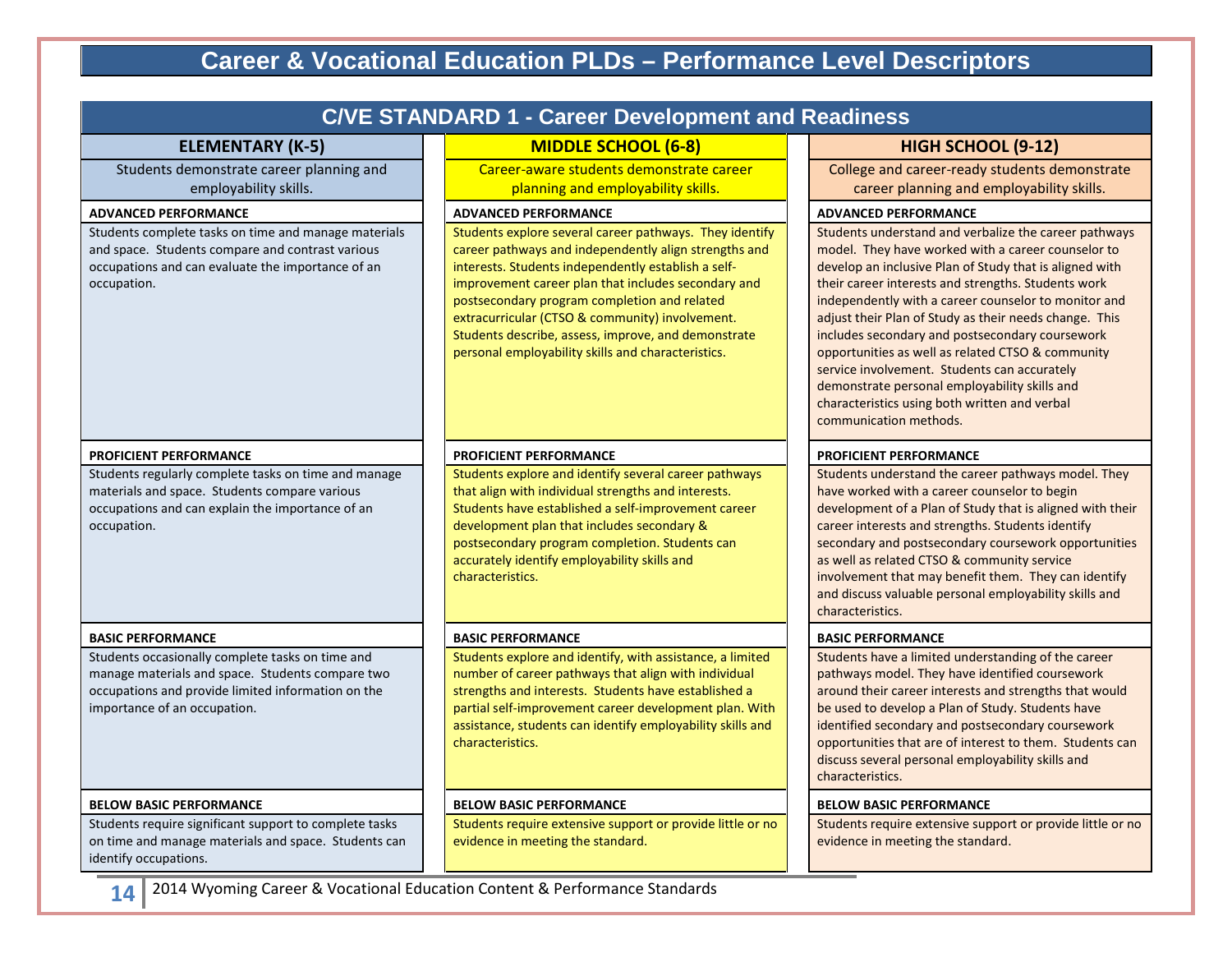# **Career & Vocational Education PLDs – Performance Level Descriptors**

| <b>C/VE STANDARD 2 - Communication and Collaboration</b>                                                                                                                                                                                                                                                                                                                                                                                                                                                                |                                                                                                                                                                                                                                                                                                                                                                                                                                                                                                                                              |                                                                                                                                                                                                                                                                                                                                                                                                                                                |  |  |  |  |  |
|-------------------------------------------------------------------------------------------------------------------------------------------------------------------------------------------------------------------------------------------------------------------------------------------------------------------------------------------------------------------------------------------------------------------------------------------------------------------------------------------------------------------------|----------------------------------------------------------------------------------------------------------------------------------------------------------------------------------------------------------------------------------------------------------------------------------------------------------------------------------------------------------------------------------------------------------------------------------------------------------------------------------------------------------------------------------------------|------------------------------------------------------------------------------------------------------------------------------------------------------------------------------------------------------------------------------------------------------------------------------------------------------------------------------------------------------------------------------------------------------------------------------------------------|--|--|--|--|--|
| <b>ELEMENTARY (K-5)</b>                                                                                                                                                                                                                                                                                                                                                                                                                                                                                                 | <b>MIDDLE SCHOOL (6-8)</b>                                                                                                                                                                                                                                                                                                                                                                                                                                                                                                                   | HIGH SCHOOL (9-12)                                                                                                                                                                                                                                                                                                                                                                                                                             |  |  |  |  |  |
| Students develop the skills necessary to effectively<br>lead, collaborate, and communicate.                                                                                                                                                                                                                                                                                                                                                                                                                             | Career-aware students develop the skills necessary<br>to effectively lead, collaborate, and communicate.                                                                                                                                                                                                                                                                                                                                                                                                                                     | College and career-ready students develop the<br>skills necessary to effectively lead, collaborate, and<br>communicate.                                                                                                                                                                                                                                                                                                                        |  |  |  |  |  |
| <b>ADVANCED PERFORMANCE</b>                                                                                                                                                                                                                                                                                                                                                                                                                                                                                             | <b>ADVANCED PERFORMANCE</b>                                                                                                                                                                                                                                                                                                                                                                                                                                                                                                                  | <b>ADVANCED PERFORMANCE</b>                                                                                                                                                                                                                                                                                                                                                                                                                    |  |  |  |  |  |
| Students compromise and use conflict resolution skills<br>independently. They share new concepts learned with<br>others without prompting. Students are able to actively<br>participate in group roles and responsibilities without<br>teacher direction. When working with others, they<br>demonstrate respect and incorporate diverse views,<br>opinions, and thoughts. Students use information safely,<br>ethically, and responsibly and are able to articulate the<br>importance of doing so in and out of school. | Students positively recognize and utilize group diversity<br>& productively interact with all team members to<br>accomplish group goals. Students communicate<br>effectively in all settings using a variety of methods.<br>Students independently & successfully lead a group<br>activity. They demonstrate global competencies, utilizing<br>perspectives and strengths for the benefit of the team.<br>Students consistently demonstrate safe, legal, and<br>responsible use of information and technology as<br>appropriate to the task. | Students are capable of fulfilling many roles on a team.<br>They recognize that everyone brings different skills to a<br>team and are able to effectively lead, collaborate, and<br>communicate in order to successfully complete a<br>project. They consistently share project progress and<br>results. They demonstrate global competencies, utilizing<br>perspectives and strengths for the benefit of the team.                            |  |  |  |  |  |
| <b>PROFICIENT PERFORMANCE</b>                                                                                                                                                                                                                                                                                                                                                                                                                                                                                           | <b>PROFICIENT PERFORMANCE</b>                                                                                                                                                                                                                                                                                                                                                                                                                                                                                                                | <b>PROFICIENT PERFORMANCE</b>                                                                                                                                                                                                                                                                                                                                                                                                                  |  |  |  |  |  |
| Students are able to compromise and use conflict<br>resolution skills with coaching. They share new concepts<br>learned with others through an assigned task. Students<br>are able to identify and participate in group roles and<br>responsibilities. When working with others, they<br>consistently demonstrate respect for diverse views,<br>opinions, and thoughts. Students safely, responsibly,<br>and ethically use information in a structured<br>environment.                                                  | Students positively and productively interact with all<br>team members to accomplish group goals. Students<br>communicate effectively in most settings using a variety<br>of methods. Students successfully lead a group activity<br>with limited guidance. They demonstrate global<br>competencies, learning from and working collaboratively<br>with others. Students safely, legally, and responsibly use<br>information and technology as appropriate to the task.                                                                       | Students are active participants on a team. They<br>communicate via standard methods with each other,<br>and they utilize typical protocols to share project<br>progress and results. They demonstrate global<br>competencies, learning from and working collaboratively<br>with others.                                                                                                                                                       |  |  |  |  |  |
| <b>BASIC PERFORMANCE</b>                                                                                                                                                                                                                                                                                                                                                                                                                                                                                                | <b>BASIC PERFORMANCE</b>                                                                                                                                                                                                                                                                                                                                                                                                                                                                                                                     | <b>BASIC PERFORMANCE</b>                                                                                                                                                                                                                                                                                                                                                                                                                       |  |  |  |  |  |
| Students are able to sometimes compromise and use<br>conflict resolution skills during a structured setting with<br>coaching and support. They occasionally share new<br>concepts with others, and have difficulty participating<br>and understanding some group roles and<br>responsibilities. At times, students need support in<br>showing respect for diverse views, opinions, and<br>thoughts. Students need coaching to safely, responsibly,<br>and ethically use information.                                    | Students show little interest in group goals and seldom<br>and/or inappropriately interact with team members.<br>Students communicate effectively in some settings when<br>given a specific method. Students lead a group activity<br>with a lot of guidance. They have difficulty<br>demonstrating global competencies, learning from and<br>working collaboratively with others. With guidance<br>students safely, legally, and responsibly use information<br>and technology as appropriate to the task.                                  | Students occasionally participate and communicate with<br>other team members. They work toward project goals<br>as individuals, rather than as a group. These students<br>have a limited understanding that there are multiple<br>means of communication and only utilize very basic<br>methods to share project results. They have difficulty<br>demonstrating global competencies, learning from and<br>working collaboratively with others. |  |  |  |  |  |

\*\*\*Continued on next page\*\*\*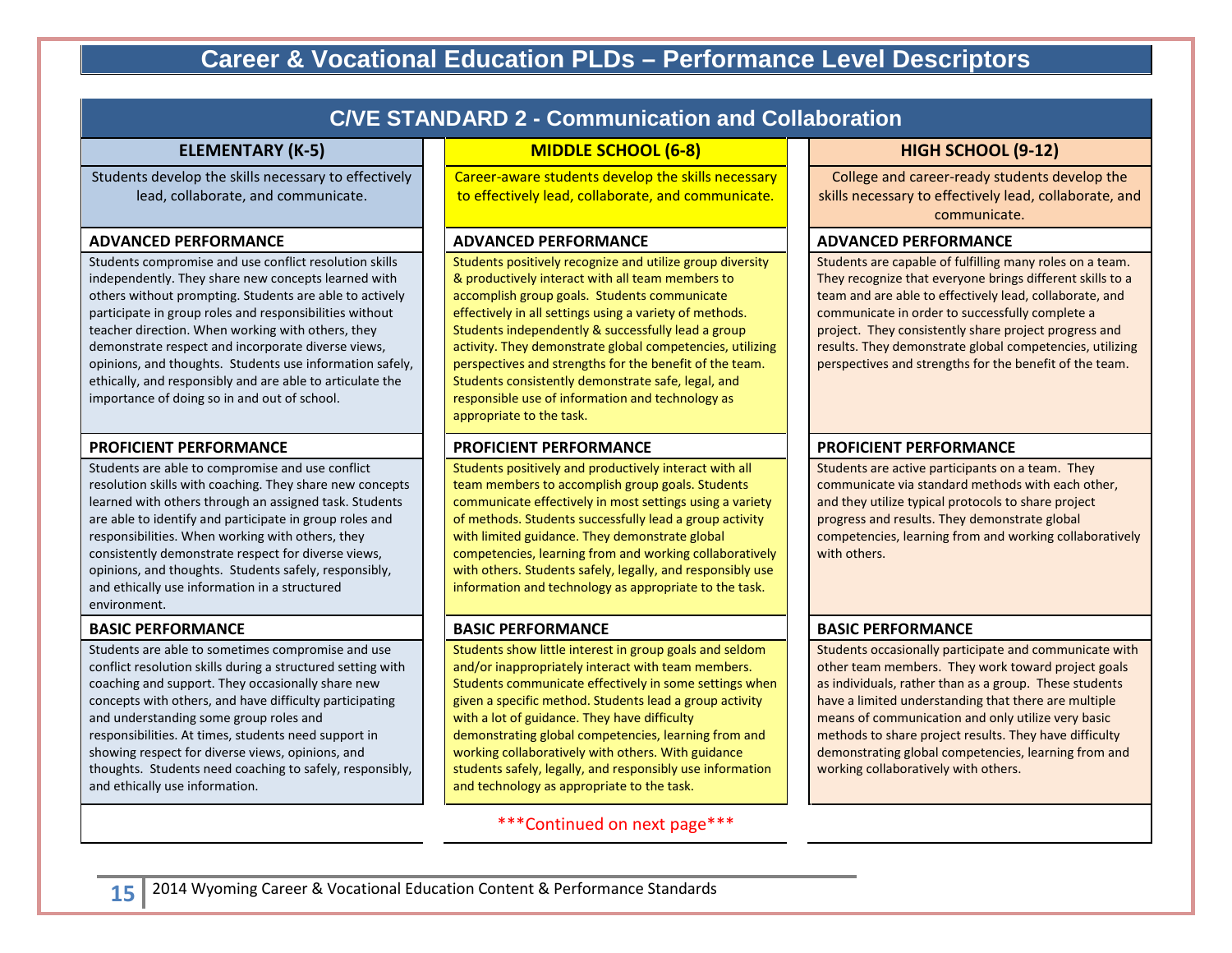**Career & Vocational Education PLDs – Performance Level Descriptors** 

**C/VE STANDARD 2 - Communication and Collaboration** \*Continued\*

#### **ELEMENTARY (K-5)**

Students develop the skills necessary to effectively lead, collaborate, and communicate.

#### **BELOW BASIC PERFORMANCE**

 compromises or in using conflict resolution skills during a support to safely, responsibly, and ethically use Students require significant support in making structured setting. With significant support, they are able to share concepts with others, or participate and understand group roles and responsibilities. Even with support, students struggle to show respect for diverse views, opinions, and thoughts. Students need significant information.

#### **MIDDLE SCHOOL (6-8)**

Career-aware students develop the skills necessary to effectively lead, collaborate, and communicate.

#### **BELOW BASIC PERFORMANCE**

Students require extensive support or provide little or no evidence in meeting the standard.

#### **HIGH SCHOOL (9-12)**

College and career-ready students develop the skills necessary to effectively lead, collaborate, and communicate.

#### **BELOW BASIC PERFORMANCE**

Students require extensive support or provide little or no evidence in meeting the standard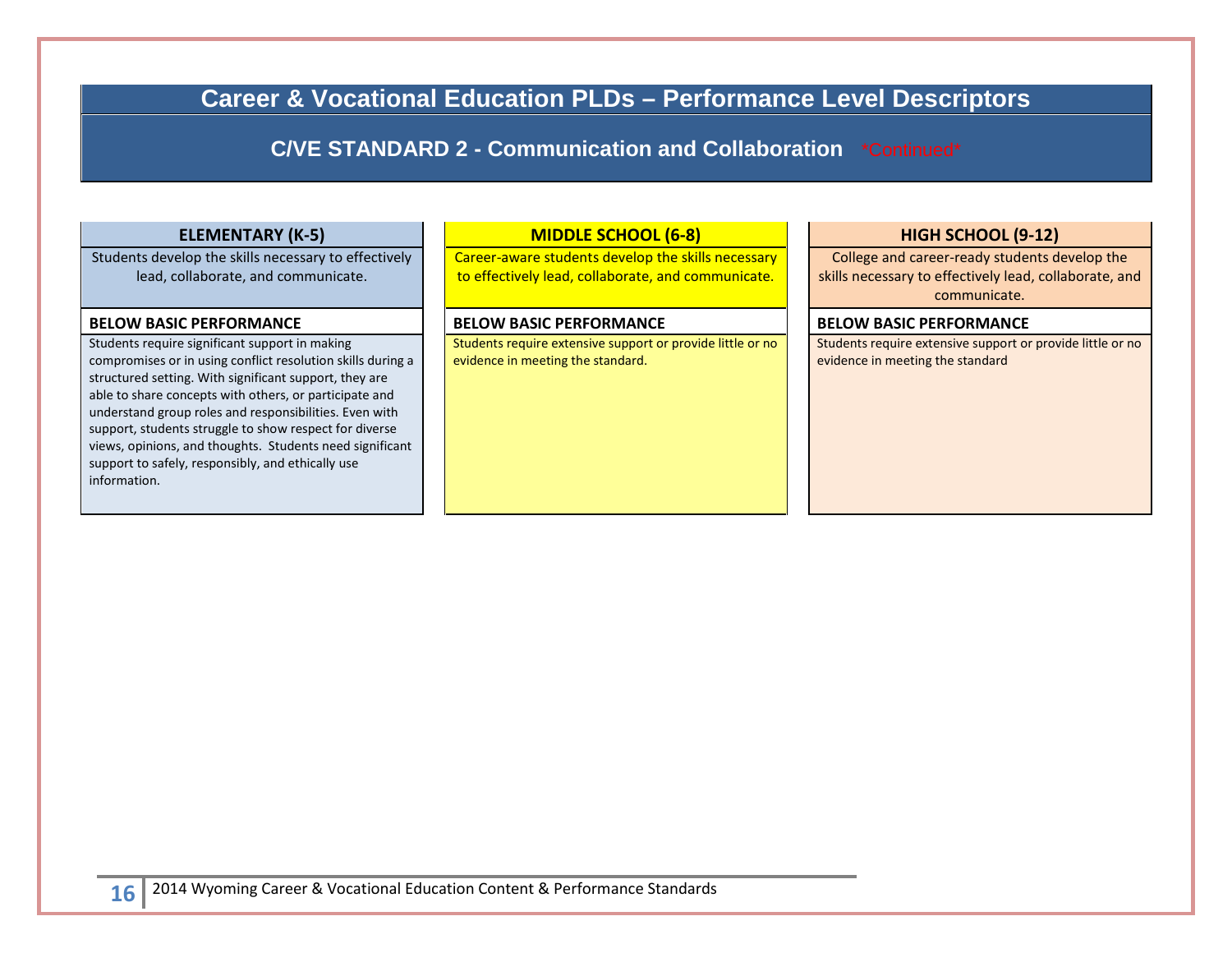# **Career & Vocational Education PLDs – Performance Level Descriptors C/VE STANDARD 3 - Critical Thinking and Problem Solving**

#### **ELEMENTARY (K-5)**

Students use critical thinking skills to plan and conduct research, manage projects, solve problems, and make informed decisions using appropriate technology, tools, and resources.

#### **ADVANCED PERFORMANCE**

Students at the advanced level independently, consistently, and effectively problem solve by gathering data in order to make informed decisions. They evaluate information using appropriate technologies and/or resources to complete a task. Students seek or provide help independently.

#### **PROFICIENT PERFORMANCE**

 Students effectively problem solve by gathering data in order to make informed decisions. They organize information using appropriate technologies and/or resources to complete a task. Students seek or provide help with limited guidance.

#### **BASIC PERFORMANCE**

 assistance to problem solve and gather data in order to Students demonstrate limited ability and require much make informed decisions. They have limited abilities to organize information, occasionally using appropriate technologies and/or resources to complete a task. Students seek or provide help with a great amount of guidance.

#### **BELOW BASIC PERFORMANCE**

Students require significant assistance to problem solve and gather data in order to make decisions. With significant support, they organize information, use technologies and/or resources to complete a task.

#### **MIDDLE SCHOOL (6-8)**

Career-aware students use critical thinking skills to plan and conduct research, manage projects, solve problems, and make informed decisions using appropriate technology, tools, and resources.

#### **ADVANCED PERFORMANCE**

Students independently and accurately locate, use, organize, analyze and communicate information in various formats. Students independently and accurately explain how systems operate and impact global society. Advanced students independently plan, manage, troubleshoot and complete projects in a timely manner.

### **PROFICIENT PERFORMANCE**

Students accurately locate, use, organize, analyze and communicate, with minimal guidance, information in various formats. They accurately explain how systems operate and impact global society, with minimal guidance. Proficient students can plan, manage and complete projects in a timely manner.

#### **BASIC PERFORMANCE**

Students locate, use, organize, analyze and communicate, with guidance, information in various formats. With guidance, basic students explain how systems operate. Basic students plan and complete projects with guidance.

#### **BELOW BASIC PERFORMANCE**

Students require extensive support or provide little or no evidence in meeting the standard.

### **HIGH SCHOOL (9-12)**

 College and career-ready students use critical thinking skills to plan and conduct research, manage projects, solve problems, and make informed decisions using appropriate technology, tools, and resources.

#### **ADVANCED PERFORMANCE**

 means. Students use the appropriate technology, tools Students independently and accurately locate, use, organize, analyze and communicate different types information through verbal and written and resources to independently and accurately lead, research, manage and complete individual and group projects in a timely manner.

#### **PROFICIENT PERFORMANCE**

Students accurately locate, use, organize and communicate information through verbal and written means. Students use technology, tools and resources to lead, research, manage and complete individual and group projects in a timely manner.

#### **BASIC PERFORMANCE**

Students locate, organize and communicate information with limited verbal and written means. Students can identify and/or use some technology, tools and resources to complete individual and group projects in a timely manner.

#### **BELOW BASIC PERFORMANCE**

Students require extensive support or provide little or no evidence in meeting the standard.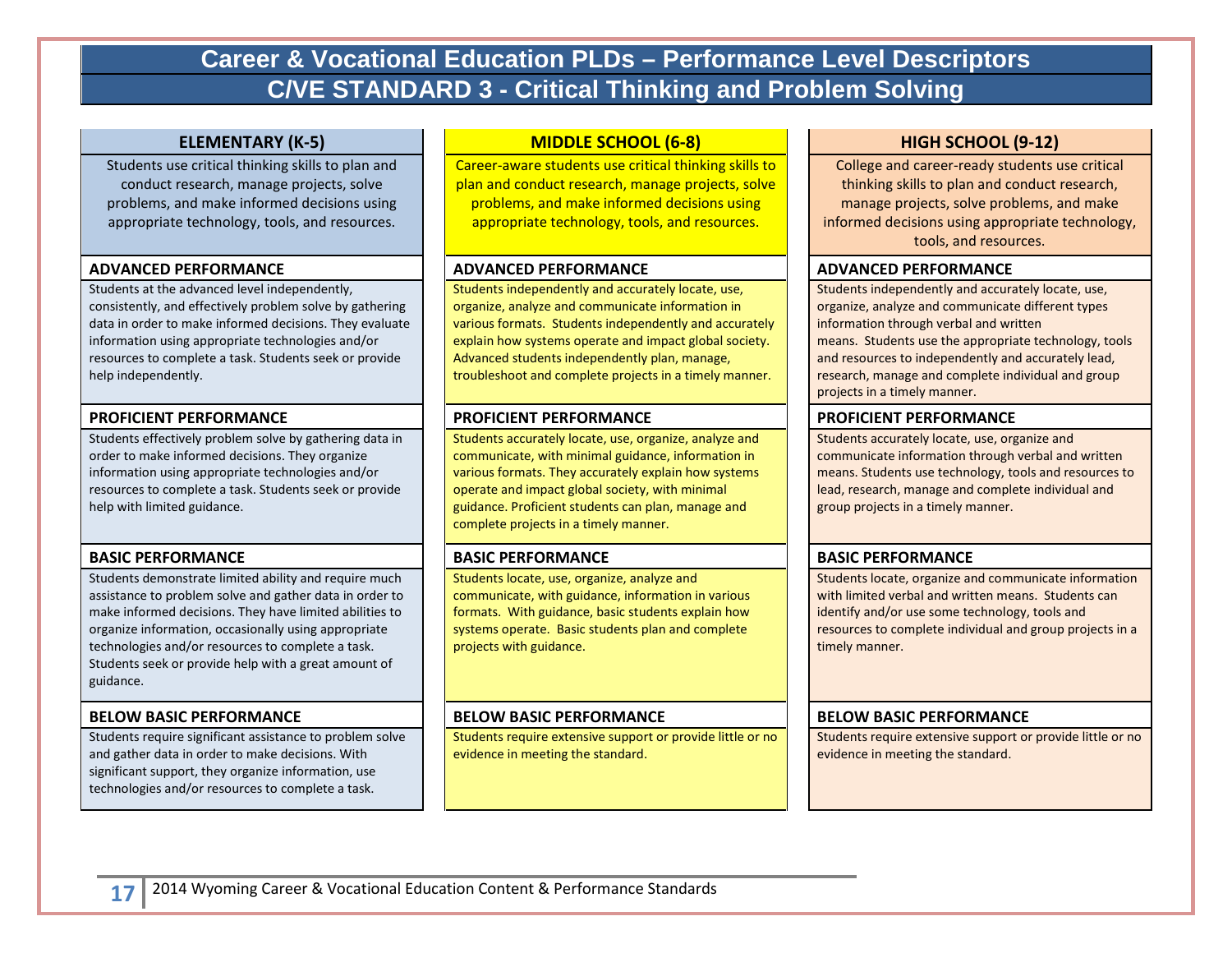# **Career & Vocational Education PLDs – Performance Level Descriptors C/VE STANDARD 4 - Technical Literary**

#### **ELEMENTARY (K-5)**

Students effectively read, evaluate, write, and communicate technical information.

#### **ADVANCED PERFORMANCE**

Students read, comprehend, and evaluate a variety of functional texts. Students will create products that communicate information by evaluating and selecting the appropriate visual representations. Students will independently communicate understanding of visual representations through oral or written formats.

#### **PROFICIENT PERFORMANCE**

 texts. Students will create products that communicate Students read and comprehend a variety of functional information using visual representations. Students will communicate understanding of visual representations through oral or written formats.

#### **BASIC PERFORMANCE**

Students read and comprehend a variety of functional texts with guidance and support. Students demonstrate limited ability to create products that communicate information using visual representations. With prompting, students will communicate understanding of visual representations through oral or written formats.

#### **BELOW BASIC PERFORMANCE**

 comprehend functional texts. Students have difficulty Students require significant support to read and producing or communicating understanding of visual representations.

#### **MIDDLE SCHOOL (6-8)**

Career-aware students effectively read, evaluate, write, and communicate technical information.

#### **ADVANCED PERFORMANCE**

composition and presentation of said technical data. Students ethically select, interpret, integrate and analyze technical data and apply appropriate format(s) for Students successfully and independently integrate and convert quantitative or technical information into text and/or visual representations.

### **PROFICIENT PERFORMANCE**

Students ethically select, interpret, and integrate technical data and apply appropriate format(s) for composition and presentation of said technical data. Students successfully integrate and convert quantitative or technical information into text and/or visual representations with minimal guidance.

### **BASIC PERFORMANCE**

 minimal guidance. Students integrate quantitative or Students ethically select, interpret and integrate technical data and apply appropriate format(s) for composition and presentation of said technical data with technical information into text and/or visual representations with guidance.

### **BELOW BASIC PERFORMANCE**

Students require extensive support or provide little or no evidence in meeting the standard.

### **HIGH SCHOOL (9-12)**

College and career-ready students effectively read, evaluate, write, and communicate technical information.

#### **ADVANCED PERFORMANCE**

 and present different types of technical data using a Students select, read, interpret, evaluate, analyze and communicate technical data in a variety of ways. Students can successfully and independently compose variety of visual technologies.

#### **PROFICIENT PERFORMANCE**

 Students effectively select, read, interpret, evaluate and different types of technical data using current communicate technical data in a variety of ways. Students can independently compose and present technologies.

#### **BASIC PERFORMANCE**

 and present different types of technical data using With assistance, students read, evaluate, communicate available technologies.

#### **BELOW BASIC PERFORMANCE**

Students require extensive support or provide little or no evidence in meeting the standard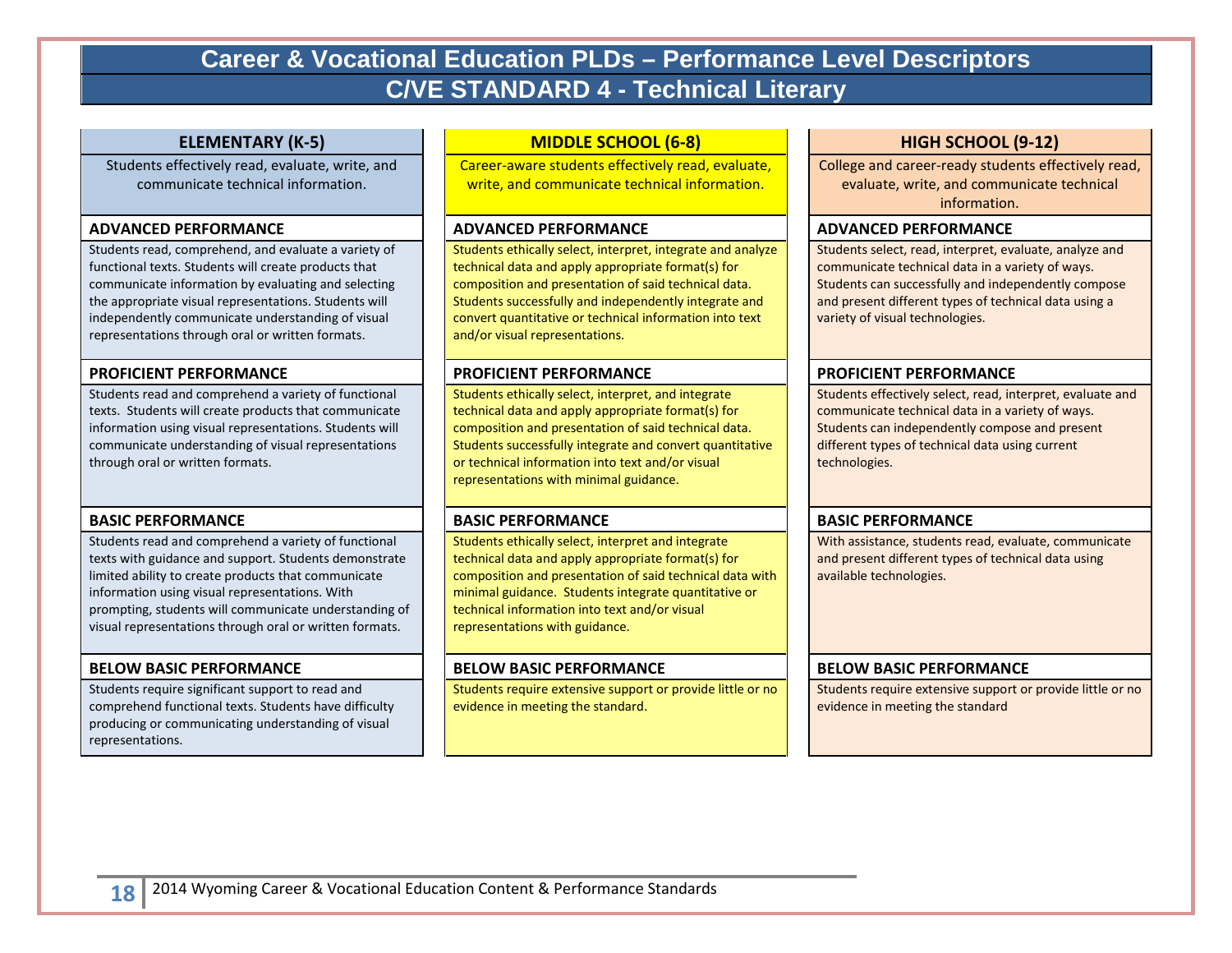# **Career & Vocational Education PLDs – Performance Level Descriptors C/VE STANDARD 5 - Technical Proficiency and Productivity**

#### **ELEMENTARY (K-5)**

Students safely, ethically, and productively use existing and new technologies and systems.

#### **ADVANCED PERFORMANCE**

Students analyze family, community, monetary, and school systems in everyday life. Students evaluate the need for rules within organizational systems and exercise them in daily life. Students explain and apply ethical responsibility for the proper use of technologies. Students are able to independently select appropriate technologies and effectively use the technology to accomplish a task.

#### **PROFICIENT PERFORMANCE**

Students describe components of family, community, monetary, and school systems in everyday life. Students explain the need for rules within organizational systems and regularly exercise them in daily life. Students understand the ethical responsibility for the proper use of technologies. Students are able to select appropriate technologies and effectively use the technology to accomplish a task with limited guidance.

#### **BASIC PERFORMANCE**

Students identify components of family, community, monetary, and school systems in everyday life. Students understand the need for rules within organizational systems. Students have limited understanding of the ethical responsibility for the proper use of technologies. Students are able to select appropriate technologies to accomplish a task with guidance.

#### **BELOW BASIC PERFORMANCE**

 systems in everyday life. Students recognize there are rules, but cannot explain the purpose of the rules. Students require extensive prompting to identify the components of family, community, monetary, and school Students require significant support in ethically and appropriately using technology.

#### **MIDDLE SCHOOL (6-8)**

Career-aware students safely, ethically, and productively use existing and new technologies and systems.

#### **ADVANCED PERFORMANCE**

Students consistently demonstrate technical knowledge and skills using appropriate tools and resources in a safe and ethical manner. They accurately categorize and analyze technical systems and how they impact other local and global systems.

#### **PROFICIENT PERFORMANCE**

Students regularly demonstrate a basic level of technical knowledge and skills using appropriate tools and resources in a safe and ethical manner. They accurately identify and explain technical systems and how they impact other systems.

#### **BASIC PERFORMANCE**

 and resources in a safe manner. They identify and Students occasionally demonstrate a basic level of technical knowledge and skill using appropriate tools explain technical systems.

#### **BELOW BASIC PERFORMANCE**

Students require extensive support or provide little or no evidence in meeting the standard

#### **HIGH SCHOOL (9-12)**

College and career-ready students safely, ethically, and productively use existing and new technologies and systems.

#### **ADVANCED PERFORMANCE**

Students consistently and safely use technology to complete tasks and projects that meet or exceed industry standards. They develop, evaluate and modify systems to most efficiently complete a task.

#### **PROFICIENT PERFORMANCE**

complete assigned tasks and projects without assistance. Students successfully and safely use technology to They evaluate the implications of the technology choices they make.

#### **BASIC PERFORMANCE**

Students use technology to complete assigned tasks and projects with assistance. They must also be reminded to demonstrate the safe use of technology. They have a limited understanding of the importance of considering the ethical implications of the technology choices that they make.

#### **BELOW BASIC PERFORMANCE**

Students require extensive support or provide little or no evidence in meeting the standard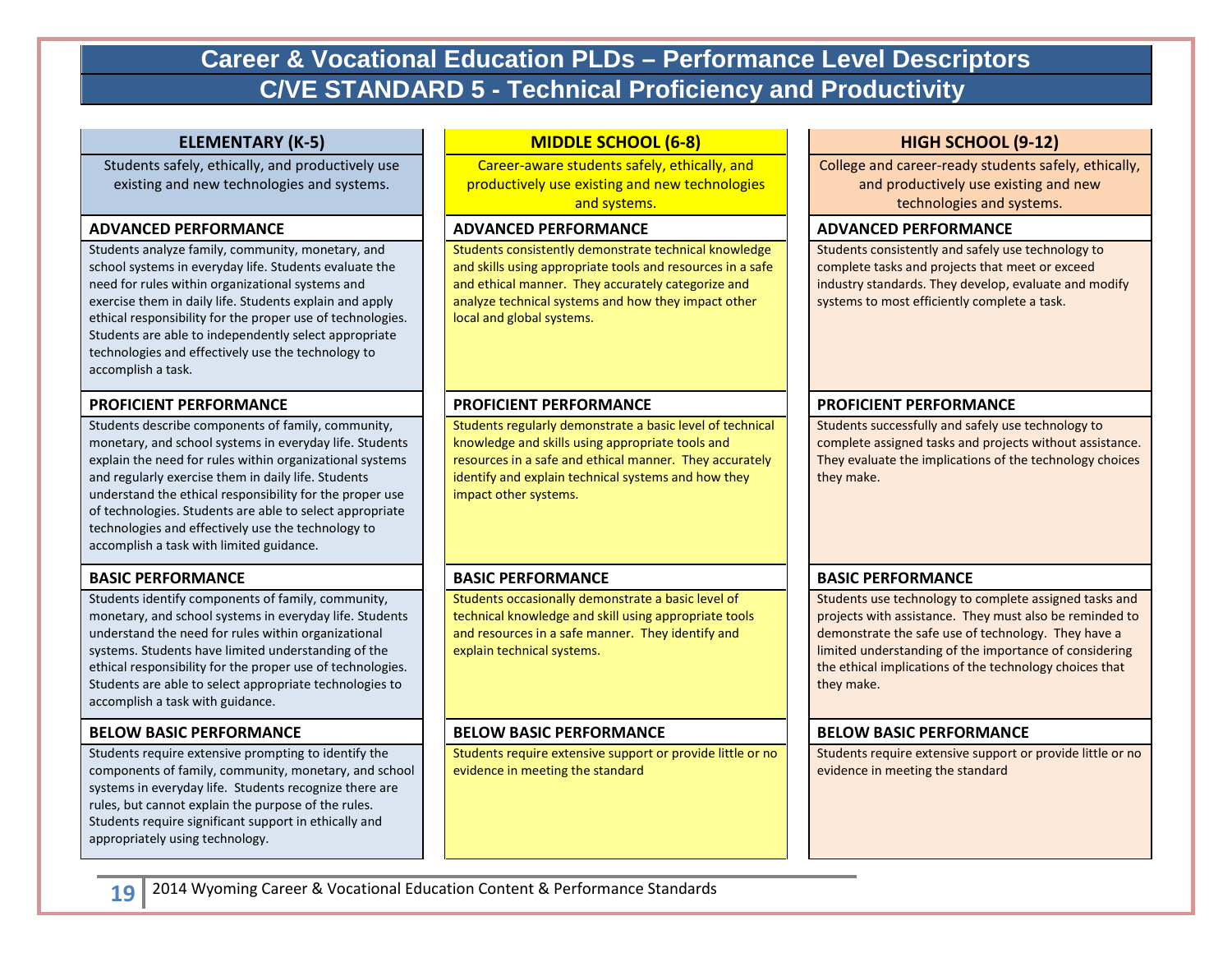### **2014 Wyoming Career & Vocational Education Content and Performance Standards**

## **GLOSSARY**

 The glossary is intended to clarify selected terms and phrases used in the content, benchmark and reference materials for further clarification and definitions of other terms with which you are performance standards which may not be familiar to all readers. Please consult appropriate unfamiliar.

**Career-aware students:** Demonstrate a willingness to explore many career pathways. They examine potential careers including: prerequisites, salary, job requirements, and life-style demands. Throughout this learning process, students constantly revise and modify any false perceptions they may have about the workplace and professionalism. Career-aware students understand how their individual interests and talents may guide the selection of a career.

 required to achieve a desired career. **Career Pathways Model:** A plan to help students determine what education and/or training is

**Career plan:** An educational planning document for student use that outlines a coherent sequence of secondary courses and experiences that will prepare a student for his/her post-secondary goals.

 **CTSO (Career & Technology Student Organizations):** An organization that serves Career and Career Clusters® Framework. CTSOs extend teaching and learning through innovative programs, included the following: Technical Education students in one or more of the 16 Career Clusters® identified in The National business, and community partnerships and leadership experiences at the school, state, and national levels. More information can be found at [www.ctsos.org.](http://www.ctsos.org/) At the end of 2014, such organizations

- **Business Professionals of America** <br> **Future Educators Association**
- 
- > [FBLA-PBL](http://www.ctsos.org/about-us/fbla/) > SkillsUSA
- $\triangleright$  FCCLA
- $\triangleright$  FFA
- 
- > [DECA](http://www.ctsos.org/about-us/deca/) > DECA > HOSA-Future Health Professionals
	-
	- $\triangleright$  TSA

**College and career ready:** Students have developed a career plan that demonstrates an understanding of prerequisites and career requirements. They exhibit personal employability skills that enable them to be responsible and contributing citizens and employees.

**Diversity:** The multiple experiences brought forth by people from a variety of cultures, environments, abilities, and races.

 employees. These non-technical skills and knowledge, necessary for acceptance and effective and problem solving abilities and accountability for personal actions. Employability skills are teachable skills. **Employability skills**: Employers need responsible, reliable employees who can solve problems and exhibit the social skills and attitudes which enable them to effectively interact with other participation in the workforce, include; honesty, integrity, adaptability, creativity, ethical behavior, appropriate personal appearance and grooming, punctuality, effective communications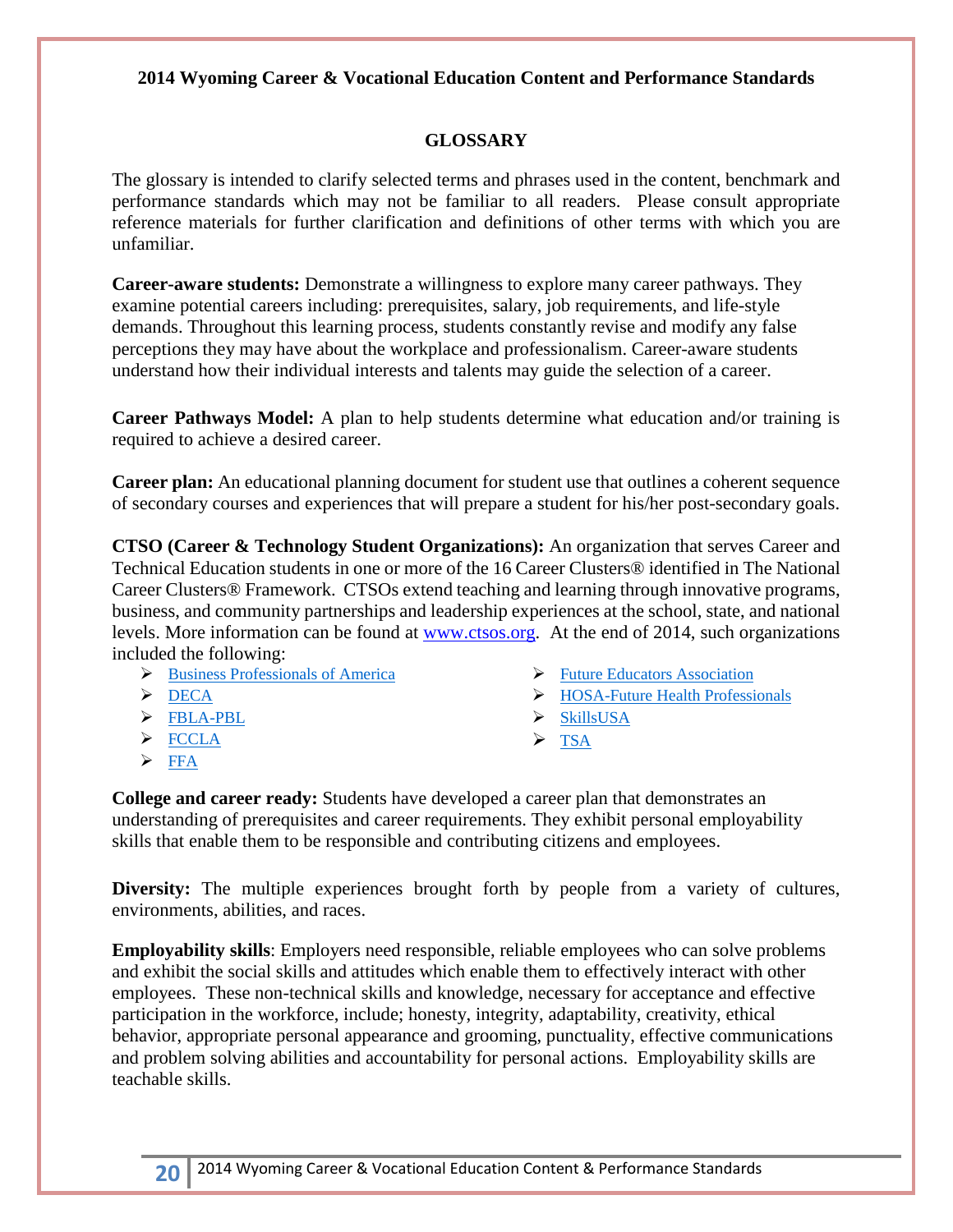**Ethical:** Conforming to an established set of principles or accepted professional and/or personal standards of conduct.

**Financial literacy:** The ability to use knowledge and skills to manage one's financial resources effectively for lifetime financial security.

**Global competence**: Learning from and working collaboratively with individuals representing diverse cultures, religions and lifestyles in a spirit of mutual respect and open dialogue in personal, work and community contexts.

**Human Resource**s**:** Attributes that individuals bring that include knowledge, attitudes, and skills.

**Innovation:** Involves deliberate application of information, imagination, and initiative in deriving greater or different value from resources.

 to produce custom and/or mass produced products. **Industry Standard Tools:** Commercial tools and equipment that industry uses on a regular basis

**Integration:** The process of bringing all parts together as a whole.

**Interpersonal Skills:** The skills and abilities necessary to work well with others.

**Leadership:** A process by which a person influences others to accomplish an objective and directs the organization/team in a way that makes it more cohesive and coherent.

**Maintenance:** The work needed to keep something in proper condition; upkeep.

 **Management:** The act of controlling processes and ensuring that they operate efficiently and effectively; also used to direct the design, development, production, and marketing of a product or system.

**Mentor:** A wise and trusted supervisor, peer, or teacher.

**Mentorship:** The process of someone assisting another and guiding them in order to develop a thorough understanding.

 money and savings. **Monetary Skills:** Counting money, providing accurate change, and understanding the value of

**Personal finance:** Describes the principles and methods that individuals use to acquire and manage income and assets.

**Personal Financial Information:** Any monetary information that shows relevance to personal or professional interests.

**Productive:** The ability to accomplish a given task as defined by a set of criteria.

 **Safety:** Constantly aware of self and surroundings and making choices to eliminate harm, damage and/or loss.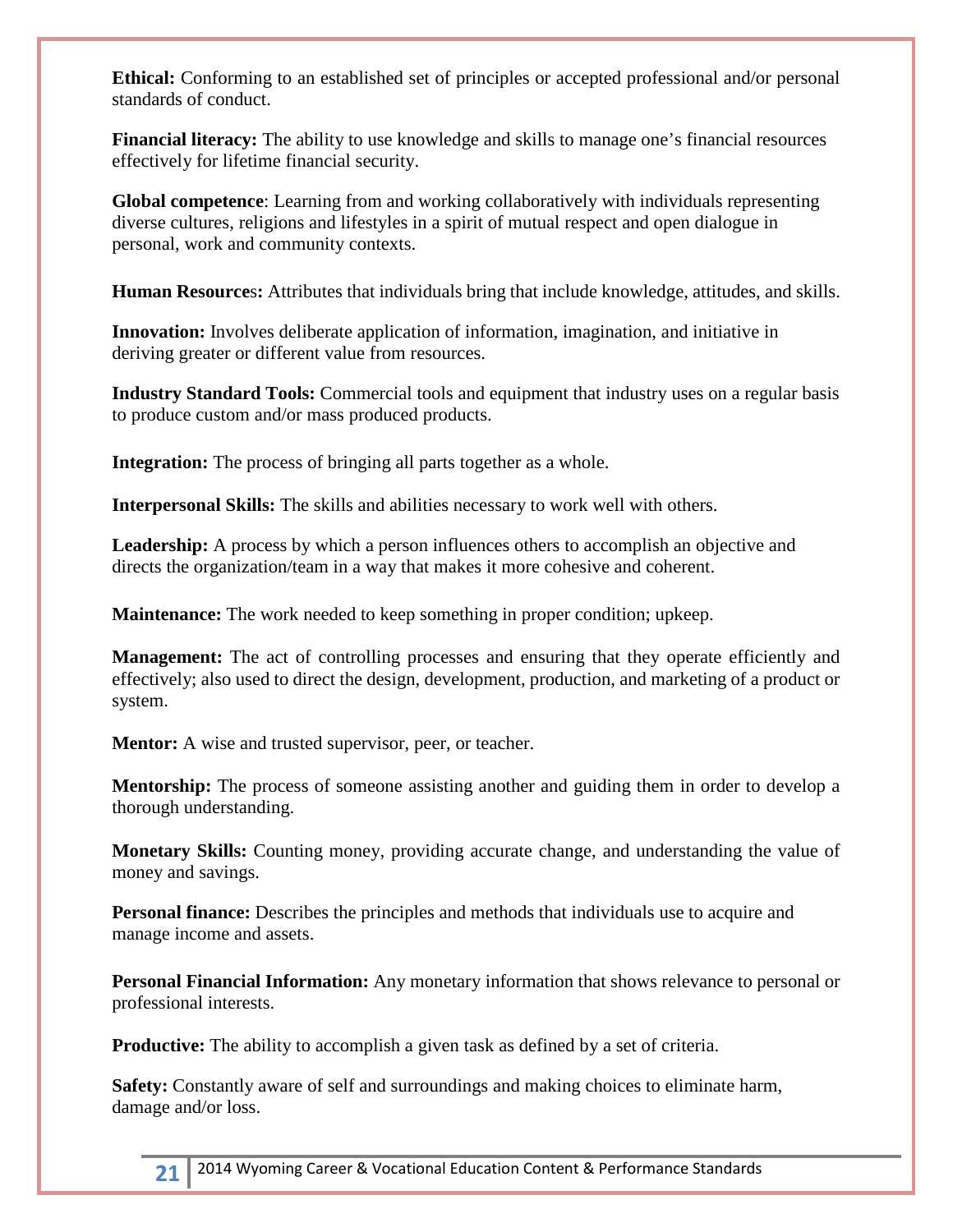**Systems:** An organized framework made up of interrelated components acting together as a whole, in which a change in one component may affect the operation of the whole. Examples: family, government, ecosystems, financial, computer, organizational, body, classroom, judicial, electrical, heating, automotive, or plumbing. Effective workers understand social, organizational and technological systems. They understand how parts of systems are connected; anticipate consequences, monitors and correct performance, and design.

 preexisting solution to a problem, achieve a goal or perform a specific function. It can also refer **Technology:** Technology is the making, modification, usage, and knowledge of tools, machines, techniques, crafts, systems, methods of organization, in order to solve a problem, improve a to the collection of such tools, machinery, modifications, arrangements and procedures.

**Troubleshoot:** To locate and find the cause of problems.

**Workplace:** The attributes and skills necessary to enter paid or unpaid employment.

**Workplace Resources:** The management of devices, tools, and technology to accomplish the tasks needed in the classroom or workplace.

**Workplace Readiness:** The setting where productive activity takes place including school, community, home, and job.

**Work Space:** The space in which they are performing their work (i.e., school).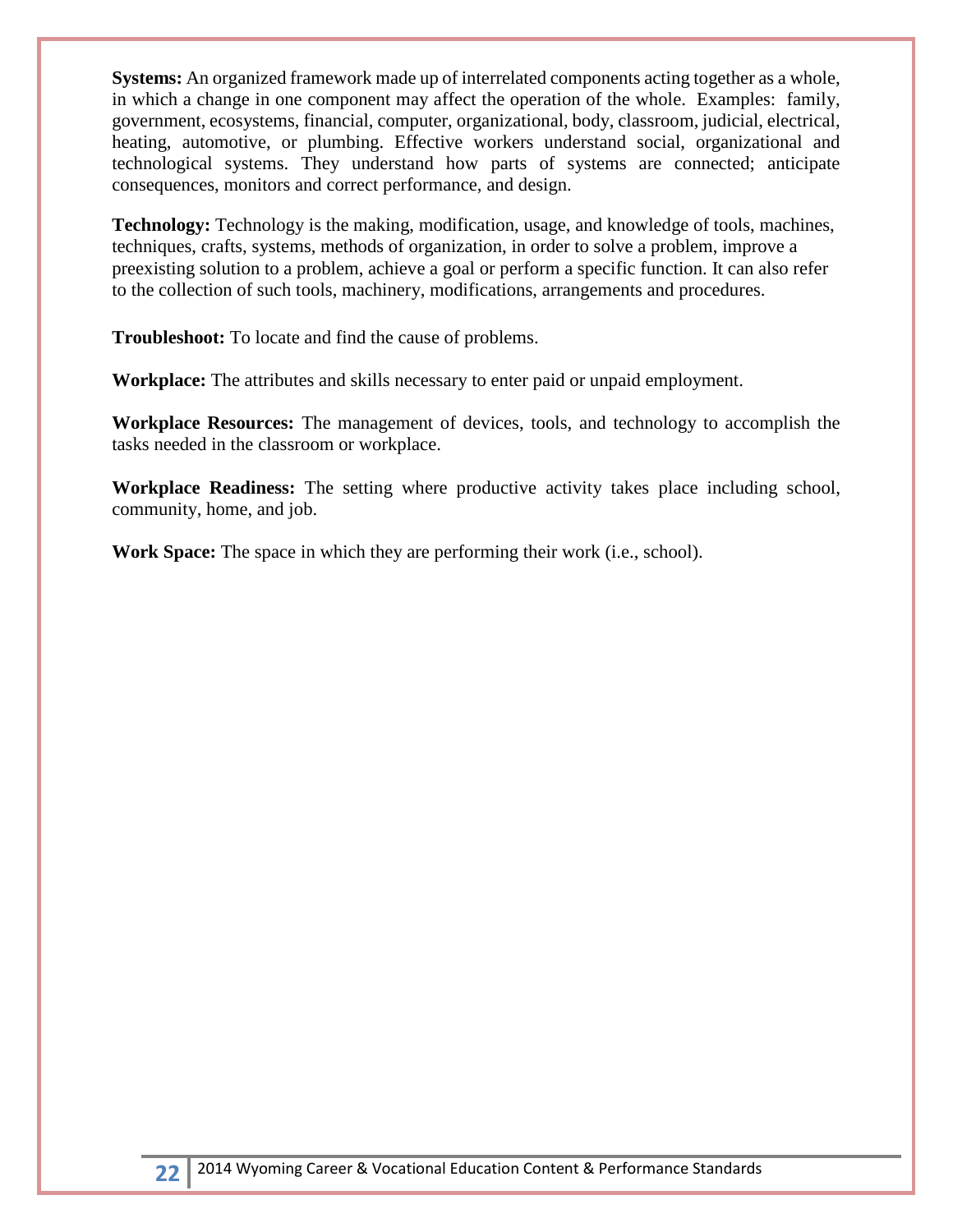**2014 Wyoming Career & Vocational Education Content and Performance Standards** 

## **REFERENCES**

 **Content and Performance Standards. These documents are listed below. National standards and several states' standards, along with other reference materials, were referenced to establish the rigor for the Wyoming Career & Vocational Education** 

- Achieve, Cross Disciplinary Proficiencies in the American Diploma Project Benchmarks. 2008. www.Achieve.org
- Achieve, What is College and Career Ready. 2009. www.Achieve.org
- California, Career Technical Education Model Curriculum Standards. 2005. www.cde.ca**.**gov/ci/ct/sf/documents/ctestandards.pdf
- The Council of Chief State School Officers (CCSSO) and the National Governors Association (NGA) Common Core State Standards for Literacy in History/Social Studies, Science, and Technical Subjects. 2010.<http://www.corestandards.org/the-standards>
- International Society for Technology in Education (ISTE), National Educational Technology Standards and Performance Indicators for Students. 2007. <http://www.iste.org/standards/nets-for-students/nets-student-standards-2007>
- Montana, Standards and Guidelines for Career and Vocational/Technical Education. 2002. www.opi.mt.gov/PDF/CTE/combinedguidelines.pdf
- The National Association of State Directors of Career Technical Education Consortium (NASDCTE), Common Career Technical Core. 2012. <http://www.careertech.org/career-technical-education/cctc/>
- 2009. http://www.education.ne.gov/NCE/documents/NCECareerReadinessStandards.pdf • Nebraska, Standards for Career Ready Practice Preparation for College & Career
- Nevada, Career & Technical Education; Skills for Employment and Lifelong Learning. 2004. [http://doe.nv.gov/CTE\\_Standards.htm](http://doe.nv.gov/CTE_Standards.htm)
- North Dakota, Career and Technical Education Content Standards. 2006. <http://www.nd.gov/cte/services/standards/>
- Ohio, Career Field Technical Content Standards. 2008. <http://education.ohio.gov/Topics/Academic-Content-Standards/Technology>
- Partnership for  $21<sup>st</sup>$  Century Skills, Framework for  $21<sup>st</sup>$  Century Learning. 2000. [http://www.p21.org/index.php?option=com\\_content&id=254&Itemid=120](http://www.p21.org/index.php?option=com_content&id=254&Itemid=120)
- Assessment of Educational Progress; Pre-Publication Edition. 2008. • WestEd, Technical and Engineering Literacy Framework for the 2014 National [http://www.nagb.org/content/nagb/assets/documents/publications/frameworks/naep\\_tel\\_specs.pdf](http://www.nagb.org/content/nagb/assets/documents/publications/frameworks/naep_tel_specs.pdf)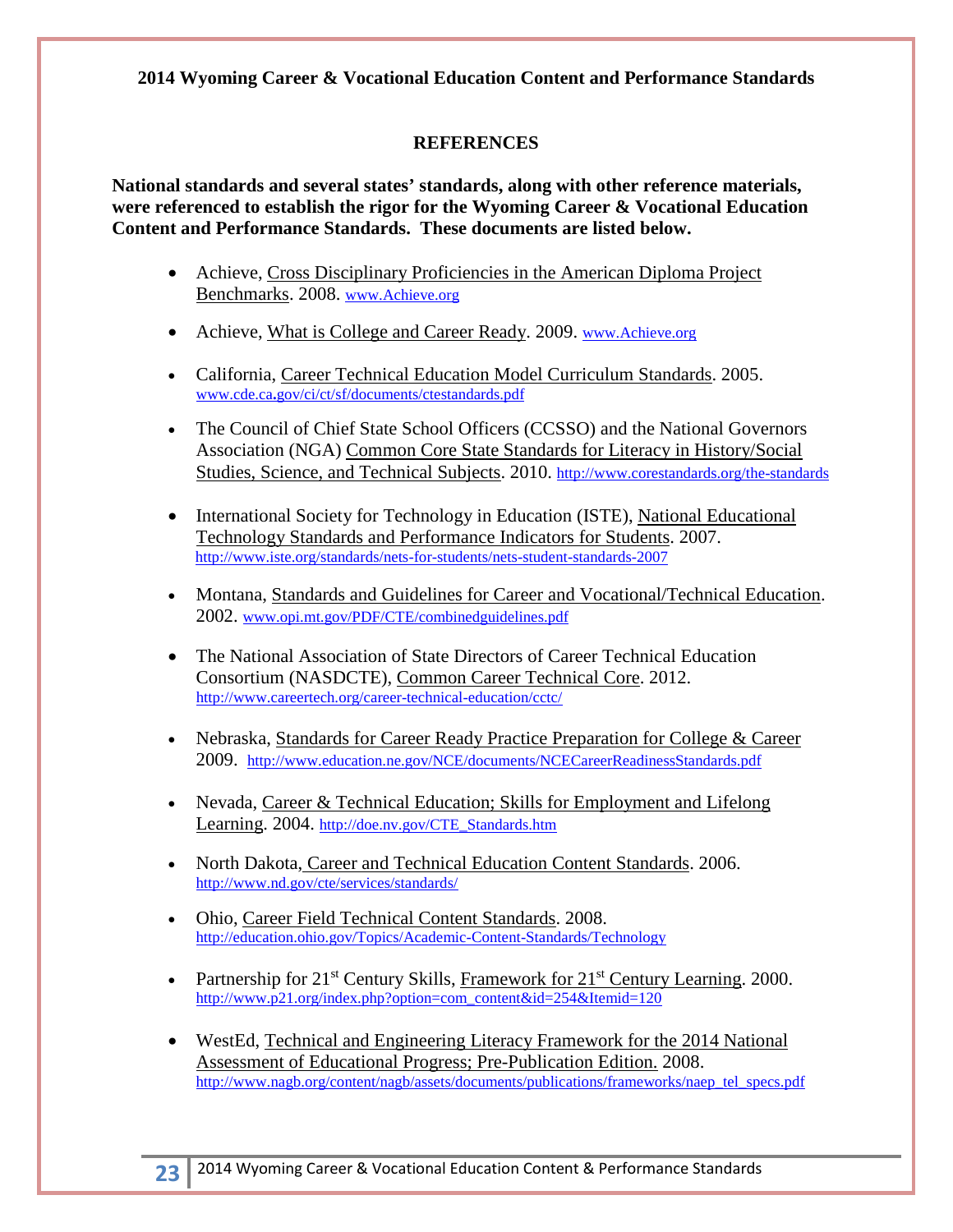- Wyoming, Agriculture & Natural Resources Cluster and Pathway Competencies. 2010. http://edu.wyoming.gov/sfdocs/publications/Perkins Ag\_Natural\_Resource\_Animal\_Science\_Compet [encies.pdf?sfvrsn=0](http://edu.wyoming.gov/sfdocs/publications/Perkins_Ag_Natural_Resource_Animal_Science_Competencies.pdf?sfvrsn=0)
- Wyoming, **Architecture and Construction Cluster and Pathway Competencies.** 2010 [http://www.presassociates.com/documents/arch\\_and\\_construction-carpentry\\_competencies.pdf](http://www.presassociates.com/documents/arch_and_construction-carpentry_competencies.pdf)
- Wyoming, Business Cluster & Pathway Competencies. 2010 [http://www.presassociates.com/documents/accounting\\_business\\_competencies.pdf](http://www.presassociates.com/documents/accounting_business_competencies.pdf)
- Wyoming, Manufacturing Cluster and Pathway Competencies. 2010. http://edu.wyoming.gov/sf-docs/publications/Perkins\_Manufacturing\_Clusters\_Competencies
- Wyoming, Career /Vocational Education Content and Performance Standards. 2008. http://edu.wyoming.gov/sf-docs/publications/Standards\_2008\_Career\_Vocational\_PDF
- Wyoming, Department of Education Chapter 31. Graduation Requirements. 2012. <http://edu.wyoming.gov/sf-docs/standards/chapter-31-rules-clean-nov-2012.pdf?sfvrsn=2>

Page at http://edu.wyoming.gov/educators/standards All Standards Documents can be found on the Wyoming Department of Education Standards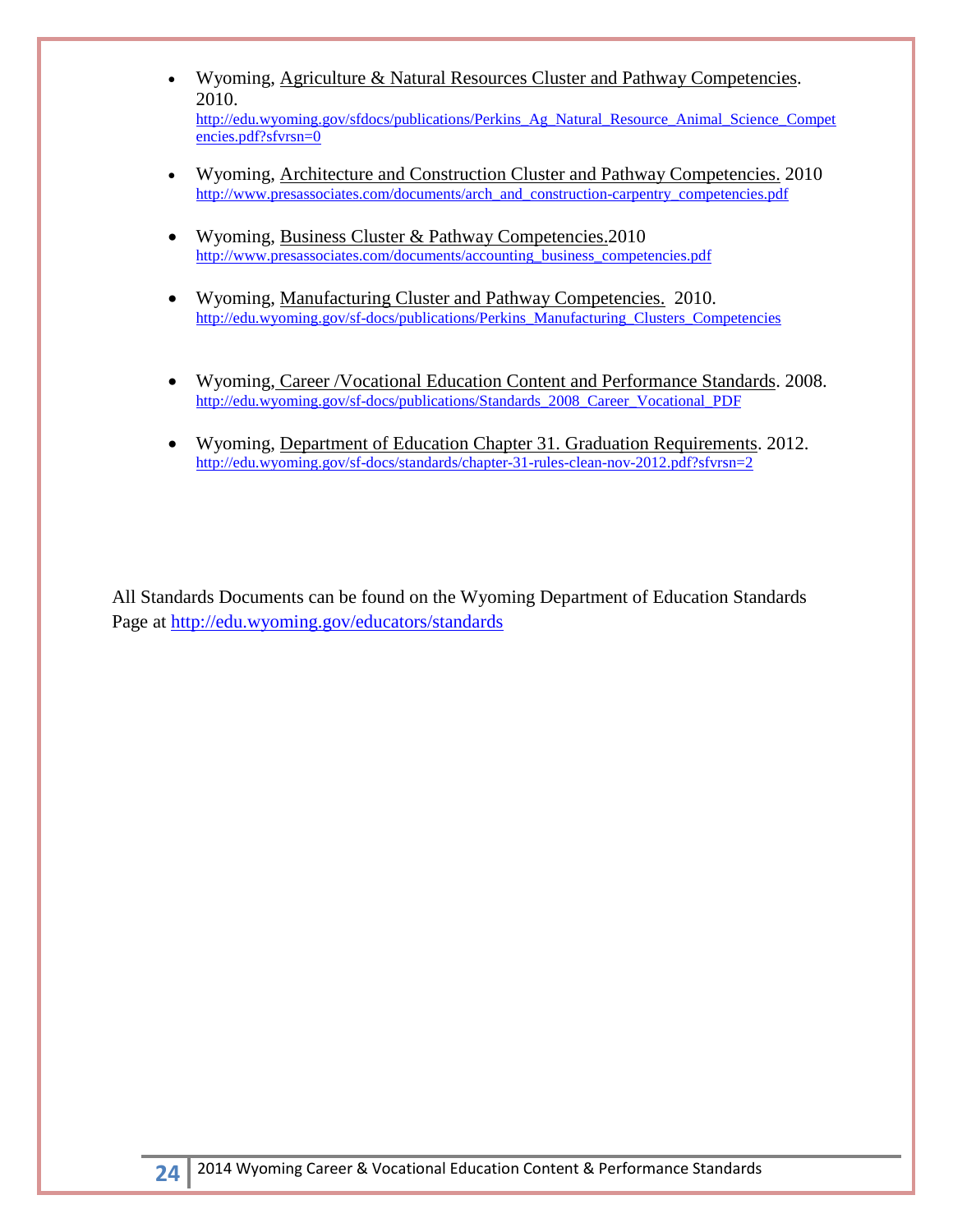## **(2012 – 2013) 2014 WYOMING CAREER & VOCATIONAL EDUCATION CONTENT AND PERFORMANCE STANDARDS CONTENT REVIEW COMMITTEE**

 Stacy Eatinger, Sublette #1 Linda Asay-Glenn, Fremont #25 Alleta Baltes, Fremont #25 Joanne Blair, Sublette #1 Mary Kay Bohnenblust, Laramie #1 Gregory Buel, Sweetwater #1 Lori Bussard, Carbon #1 Jamie Cordonier, Natrona #1 James Cramer, Hot Springs #1 Berdine Cyphers, Fremont #1 George Czapskie, Sweetwater #1 Loyce Ellingrod, Sheridan #3 Jay Harnack, Sublette #1 Kevin Haukaas, Uinta #1 Robert Hill, Natrona #1 Patricia Johnson, Natrona #1 Don Kaiser, Natrona #1

 Candace Stoll, Converse #2 Barbara Ketcham, Laramie1# Denise Laursen, Park #1 Amy Madera, Central WY College Katie McCue, Park #6 Echo Miller, Business Member Suzan Newberry, Campbell #1 Curt Pearson, Business Member Gwendolyn Pollock, Natrona #1 Heather Preble, Sublette #1 Tanya Sante, Fremont #25 Chad Sharpe, Natrona #1 Jill Smith, Park #1 Jeff Stone, Laramie #1 Jill Thompson, Natrona #1 Rod Thompson, UW/Casper College Torry Wilson, Goshen #1

## **2008 WYOMING CAREER & VOCATIONAL STANDARDS CONTENT AND PERFORMANCE STANDARDS CONTENT REVIEW COMMITTEE (2008)**

Lyla Downey, Campbell #1 Jill Thompson, Natrona #1 Jana Erickson, Sweetwater #1 Rick Wheeler, Big Horn #1 Joe Feiler, Natrona #1 Tom Martin, WDE

Michelle Aldrich, Laramie #1 Suzan Newberry, Campbell #1